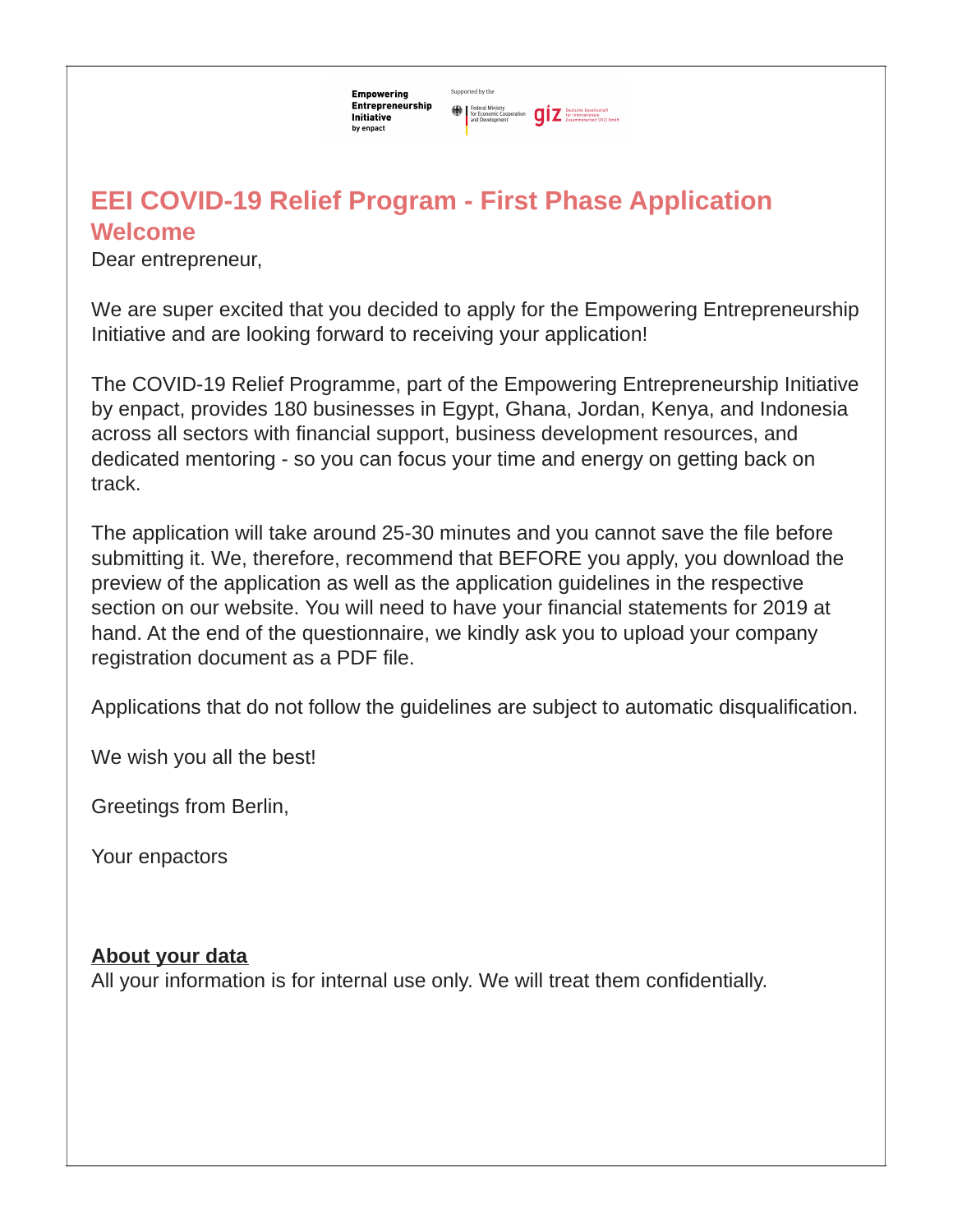| Supported by the<br>Empowering<br>Entrepreneurship<br>Initiative<br>by enpact   | Federal Ministry<br>For Economic Cooperation<br><b>giz</b> fur Internationals<br>Z <b>Examines</b> <i>Zusammenarbeit</i> (612) SmbH<br>and Development |
|---------------------------------------------------------------------------------|--------------------------------------------------------------------------------------------------------------------------------------------------------|
| <b>EEI COVID-19 Relief Program - First Phase Application</b><br><b>Check-in</b> |                                                                                                                                                        |
|                                                                                 | * 1. Which country are you applying for as part of the COVID-19 Relief Programme?<br>÷                                                                 |
| * 2. Which sector do you operate in?                                            |                                                                                                                                                        |
| AgriTech (agriculture)                                                          | <b>Government Services</b>                                                                                                                             |
| <b>BioTech</b>                                                                  | GreenTech / CleanTech                                                                                                                                  |
| Creative Industries / Media / Marketing &<br>Communications                     | Hardware / Consumer Products<br>Health / Life Science                                                                                                  |
| eCommerce                                                                       | Heavy Industry / Construction Industry                                                                                                                 |
| Education                                                                       | Retail                                                                                                                                                 |
| Energy / Transportation / Mobility / Logistics                                  |                                                                                                                                                        |
| Fashion                                                                         | Software / IoT / Data / AI                                                                                                                             |
| FinTech (Financial Industry) / InsureTech                                       | Smart City / Living                                                                                                                                    |
| Food / Water Tech                                                               | Tourism                                                                                                                                                |
|                                                                                 |                                                                                                                                                        |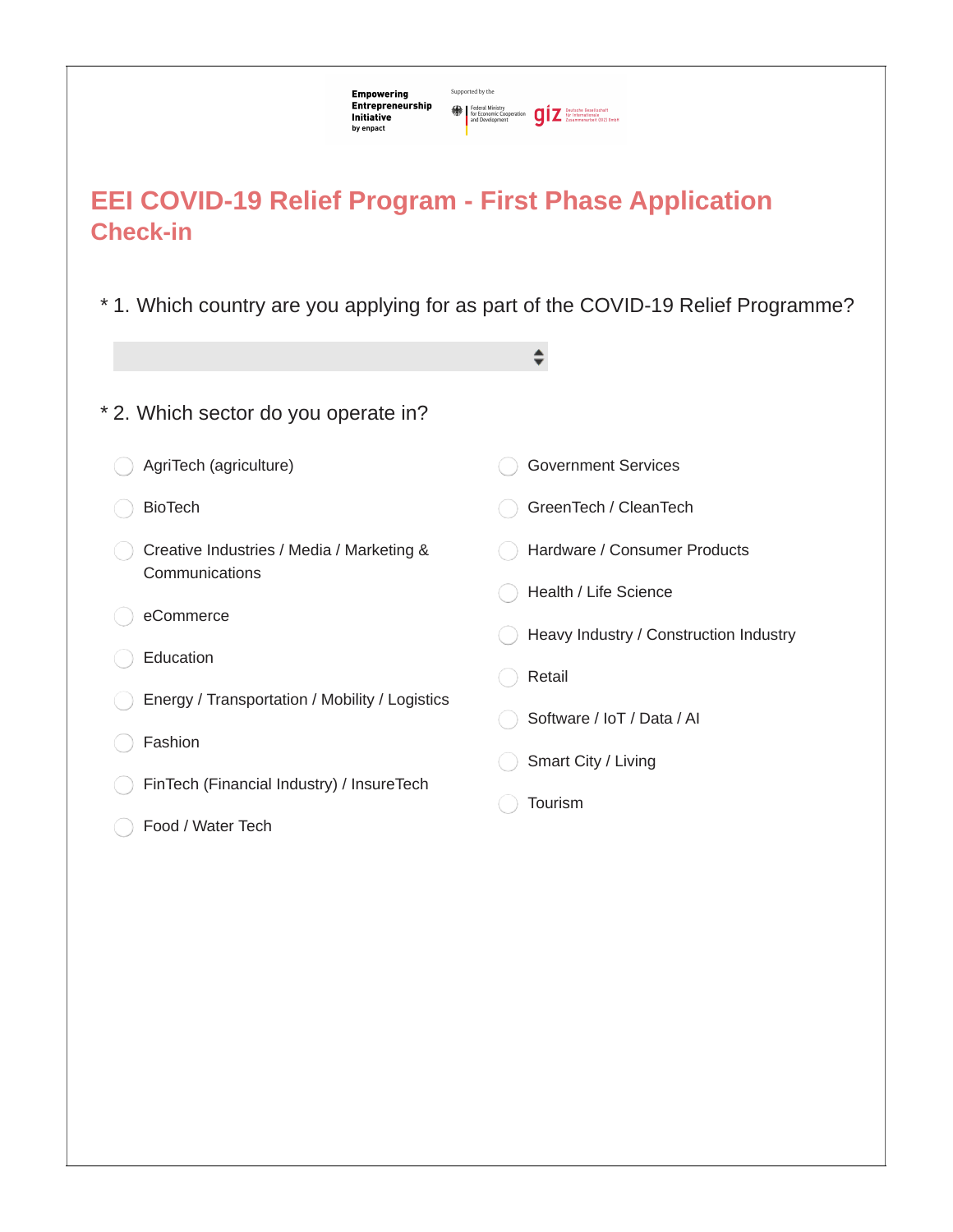| Supported by the<br>Empowering<br>Entrepreneurship<br>Federal Ministry<br>for Economic Cooperation<br>and Development<br>and Development<br>$\sum_{Z$ assummenarbeit (912) 8mbH<br>Initiative<br>by enpact                                                                               |
|------------------------------------------------------------------------------------------------------------------------------------------------------------------------------------------------------------------------------------------------------------------------------------------|
| <b>EEI COVID-19 Relief Program - First Phase Application</b><br><b>About you &amp; The Team</b><br>You can apply for a maximum of 3 leading personnel of your company. Please fill out<br>this form for the first person. The next two persons forms are following on the next<br>pages. |
| * 3. Team Lead first name? (founder / legal representative)                                                                                                                                                                                                                              |
| * 4. Team Lead family name? (founder / legal representative)                                                                                                                                                                                                                             |
| * 5. Gender                                                                                                                                                                                                                                                                              |
| Female                                                                                                                                                                                                                                                                                   |
| Male                                                                                                                                                                                                                                                                                     |
| Gender neutral                                                                                                                                                                                                                                                                           |
| * 6. Team Lead email address? (founder / legal representative)                                                                                                                                                                                                                           |
|                                                                                                                                                                                                                                                                                          |
| * 7. Team Lead phone number? (please include country code of the founder / legal representative)                                                                                                                                                                                         |
|                                                                                                                                                                                                                                                                                          |
|                                                                                                                                                                                                                                                                                          |
|                                                                                                                                                                                                                                                                                          |
|                                                                                                                                                                                                                                                                                          |
|                                                                                                                                                                                                                                                                                          |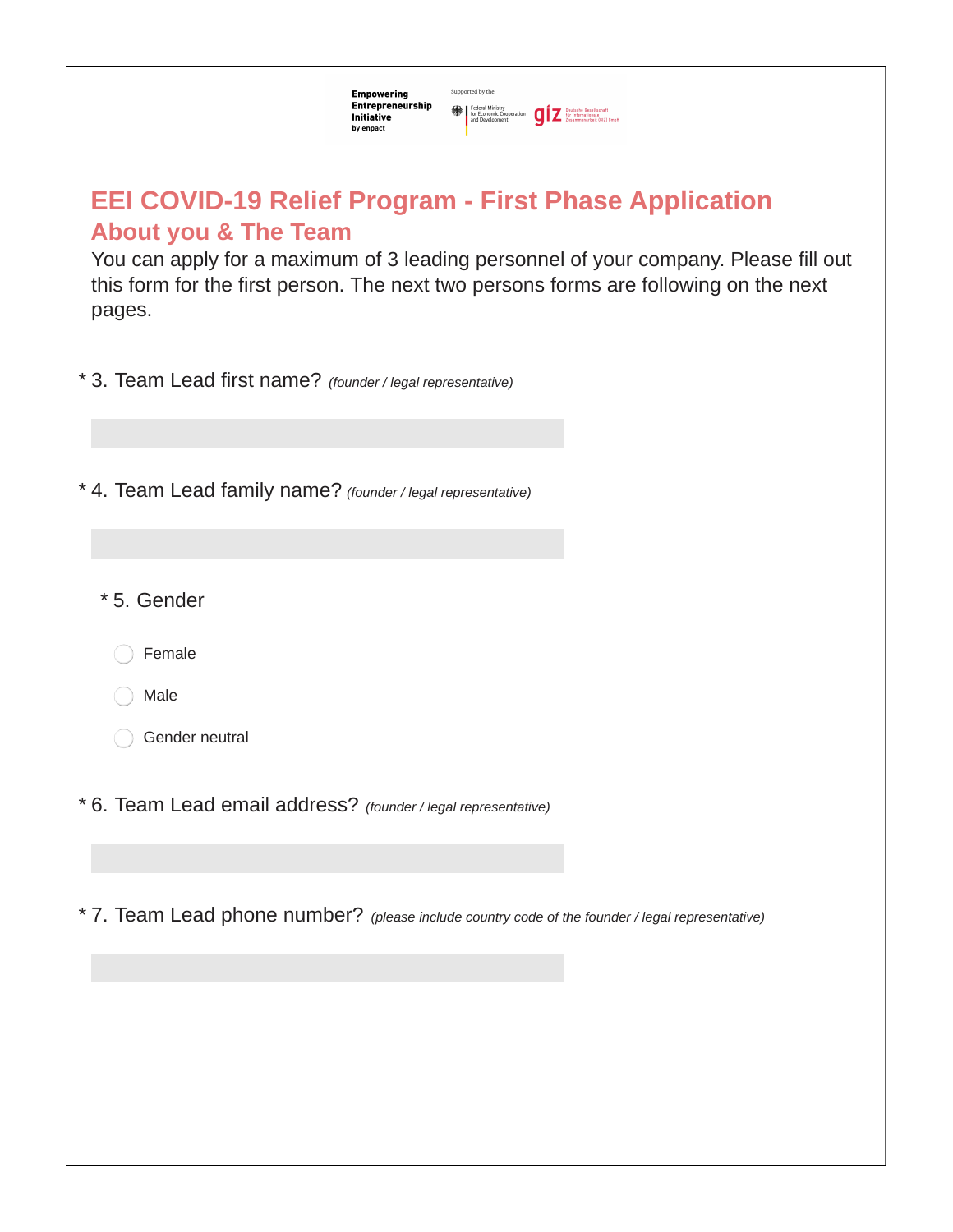| * 8. Team Lead birth date?                                                     |
|--------------------------------------------------------------------------------|
| DD / MM / YYYY, as in Passport/ID                                              |
| Date                                                                           |
| DD/MM/YYYY                                                                     |
| * 9. Team Lead's work title?                                                   |
|                                                                                |
| 10. Please insert Team Lead's personal social media links below                |
| LinkedIn                                                                       |
| Facebook                                                                       |
| Others                                                                         |
| *11. Is the Team Lead a co-founder of this business?                           |
| Yes                                                                            |
| No                                                                             |
| * 12. Is the Team Lead part of the executive management team of this business? |
| Yes                                                                            |
| No                                                                             |
| *13. Does the team lead have a personal bank account in their own name?        |
| Yes                                                                            |
| No                                                                             |
|                                                                                |
|                                                                                |
|                                                                                |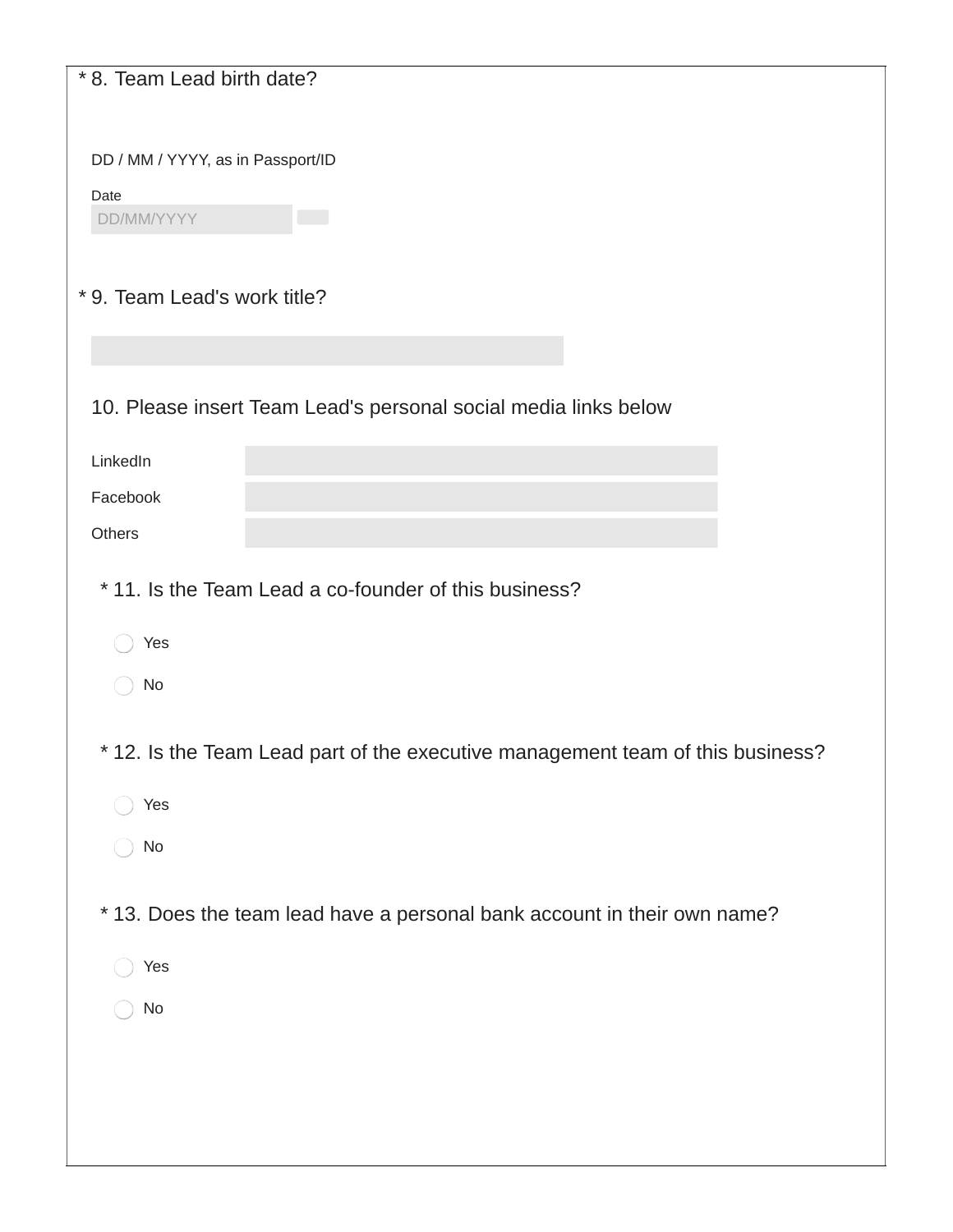| for this program. Do you want to add one more person? |  |
|-------------------------------------------------------|--|
| Yes, add one more person                              |  |
| Thank you, it's only me applying                      |  |
|                                                       |  |
|                                                       |  |
|                                                       |  |
|                                                       |  |
|                                                       |  |
|                                                       |  |
|                                                       |  |
|                                                       |  |
|                                                       |  |
|                                                       |  |
|                                                       |  |
|                                                       |  |
|                                                       |  |
|                                                       |  |
|                                                       |  |
|                                                       |  |
|                                                       |  |
|                                                       |  |
|                                                       |  |
|                                                       |  |
|                                                       |  |
|                                                       |  |
|                                                       |  |
|                                                       |  |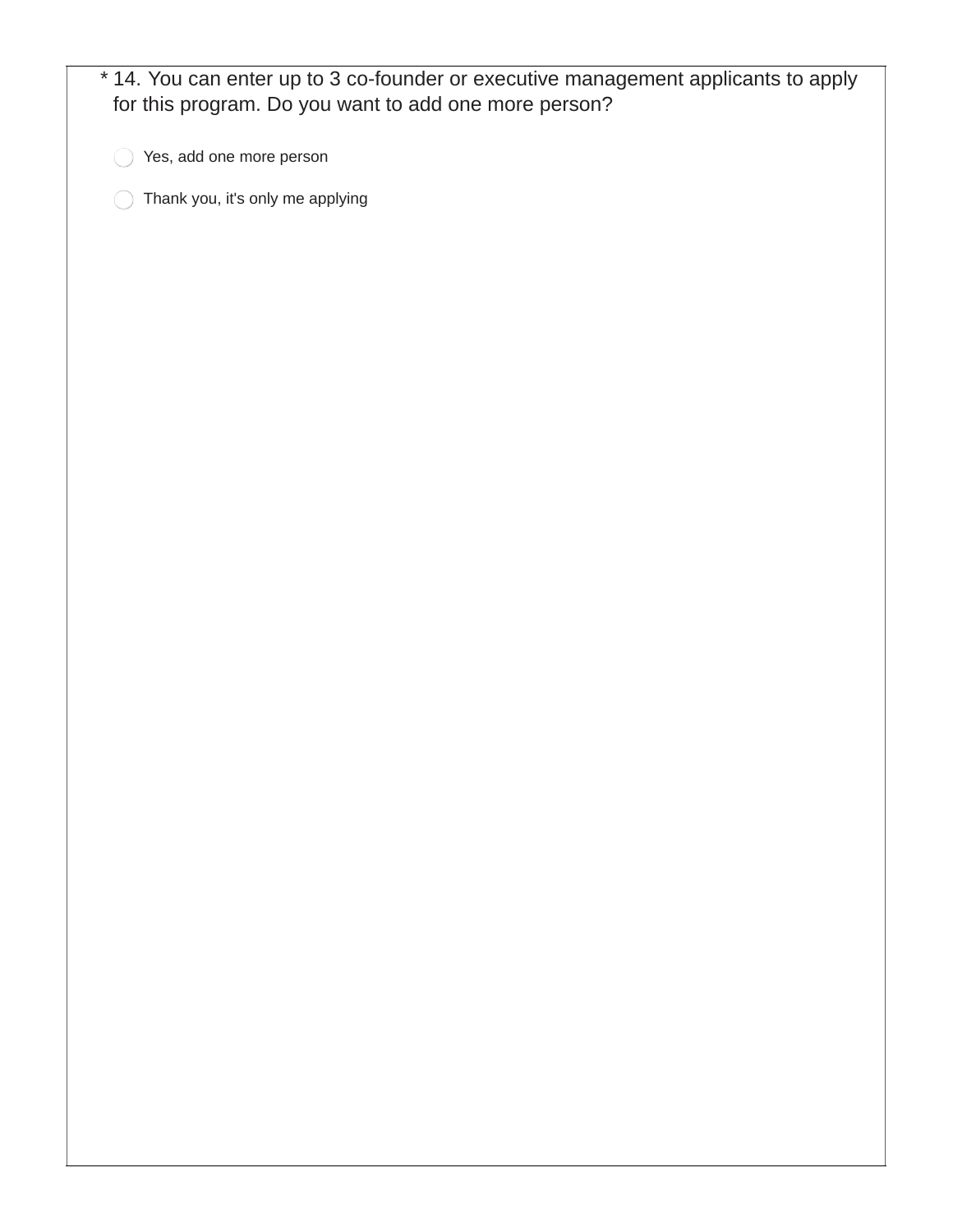| Supported by the<br><b>Empowering</b><br>Entrepreneurship<br>Federal Ministry<br>for Economic Cooperation<br>and Development<br>and Development<br>$\sum_{Z}$ Sur Internationals<br><b>Initiative</b><br>by enpact           |
|------------------------------------------------------------------------------------------------------------------------------------------------------------------------------------------------------------------------------|
| <b>EEI COVID-19 Relief Program - First Phase Application</b><br><b>About the second applicant</b><br>You can apply for a maximum of 3 leading personnel of your company. Please fill out<br>this form for the SECOND person. |
| * 15. What is this applicant's first name?                                                                                                                                                                                   |
| * 16. What is this applicant's family name?                                                                                                                                                                                  |
| * 17. Gender                                                                                                                                                                                                                 |
| Female                                                                                                                                                                                                                       |
| Male                                                                                                                                                                                                                         |
| Gender neutral                                                                                                                                                                                                               |
| * 18. What is this applicant's email address?                                                                                                                                                                                |
| * 19. What is this applicant's phone number? (please include country code such as +49)                                                                                                                                       |
|                                                                                                                                                                                                                              |
|                                                                                                                                                                                                                              |
|                                                                                                                                                                                                                              |
|                                                                                                                                                                                                                              |
|                                                                                                                                                                                                                              |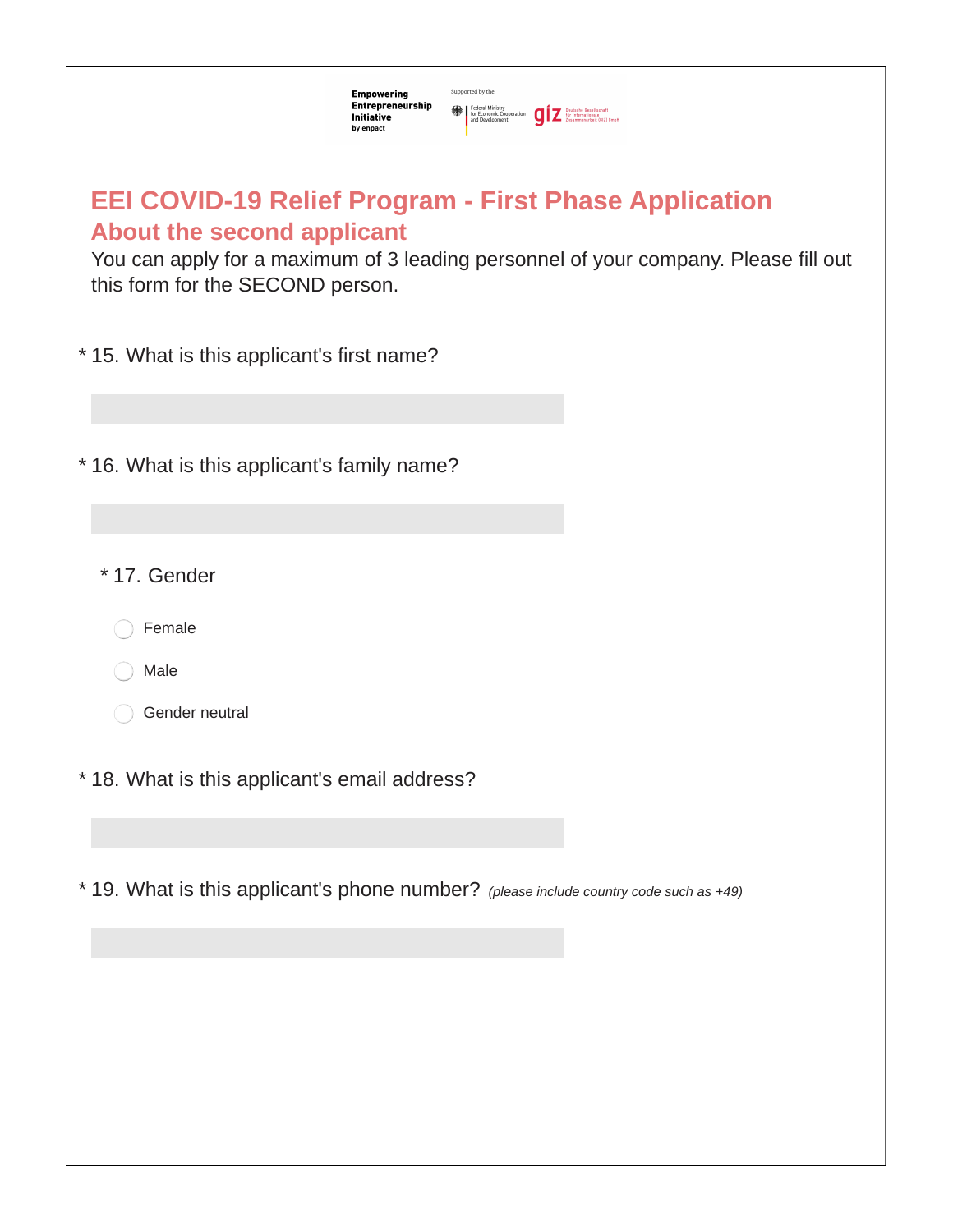| * 20. This applicant's birth date?                                              |
|---------------------------------------------------------------------------------|
|                                                                                 |
| DD / MM / YYYY, as in Passport/ID                                               |
| Date                                                                            |
| DD/MM/YYYY                                                                      |
|                                                                                 |
| * 21. What is this applicant's work title?                                      |
|                                                                                 |
| 22. Please insert this applicant's personal social media links below            |
| LinkedIn                                                                        |
| Facebook                                                                        |
| Others                                                                          |
|                                                                                 |
| * 23. Is this applicant a co-founder of this business?                          |
| Yes                                                                             |
| No                                                                              |
|                                                                                 |
| * 24. Is this applicant part of the executive management team of this business? |
| Yes                                                                             |
| No                                                                              |
|                                                                                 |
| * 25. Does this applicant have a personal bank account in their own name?       |
| Yes                                                                             |
| No                                                                              |
|                                                                                 |
|                                                                                 |
|                                                                                 |
|                                                                                 |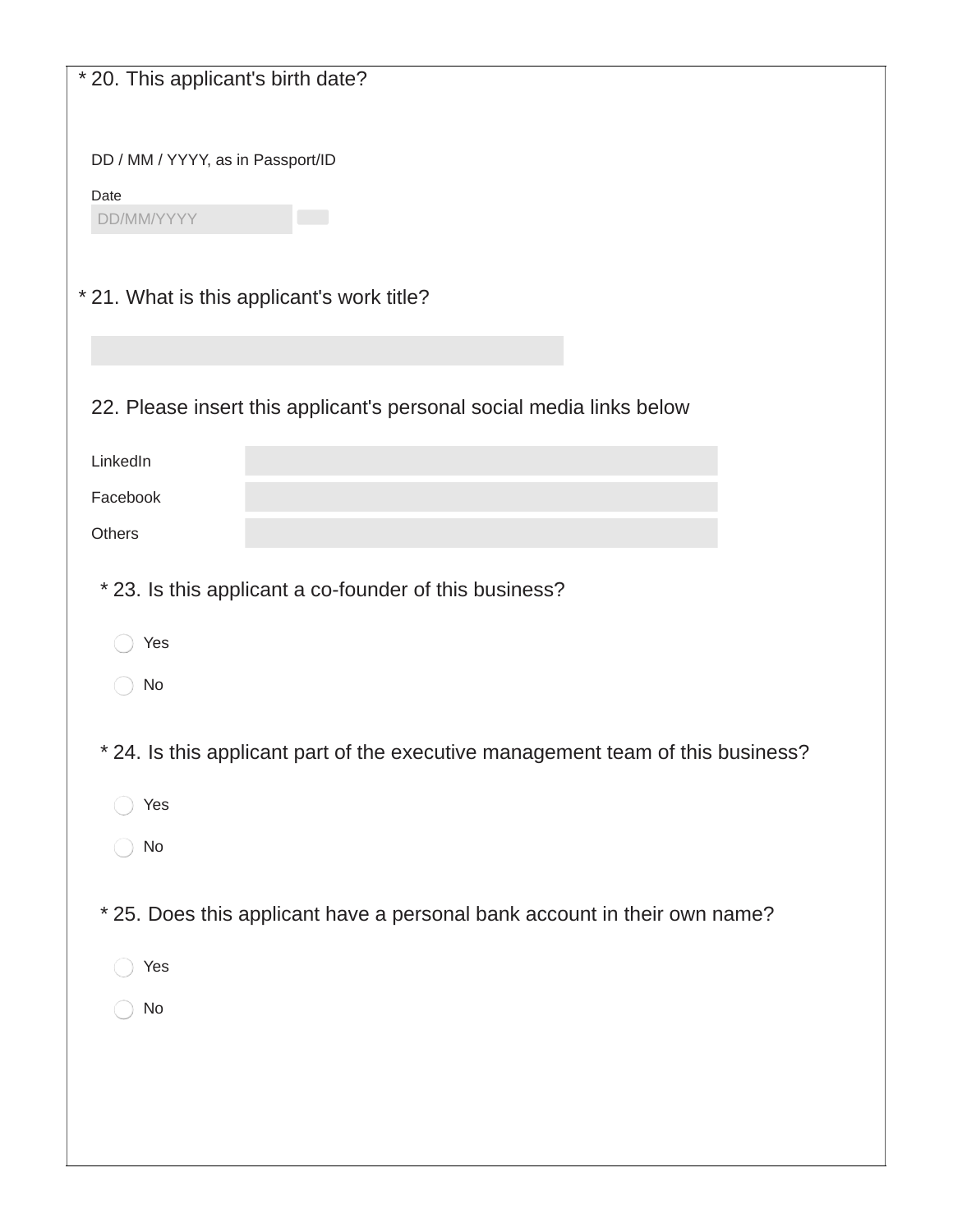| * 26. You can enter up to 3 co-founder or senior management applicants to apply for<br>this program. Do you want to add one more person? |
|------------------------------------------------------------------------------------------------------------------------------------------|
| Yes, add one more person                                                                                                                 |
| Thank you, two are enough                                                                                                                |
|                                                                                                                                          |
|                                                                                                                                          |
|                                                                                                                                          |
|                                                                                                                                          |
|                                                                                                                                          |
|                                                                                                                                          |
|                                                                                                                                          |
|                                                                                                                                          |
|                                                                                                                                          |
|                                                                                                                                          |
|                                                                                                                                          |
|                                                                                                                                          |
|                                                                                                                                          |
|                                                                                                                                          |
|                                                                                                                                          |
|                                                                                                                                          |
|                                                                                                                                          |
|                                                                                                                                          |
|                                                                                                                                          |
|                                                                                                                                          |
|                                                                                                                                          |
|                                                                                                                                          |
|                                                                                                                                          |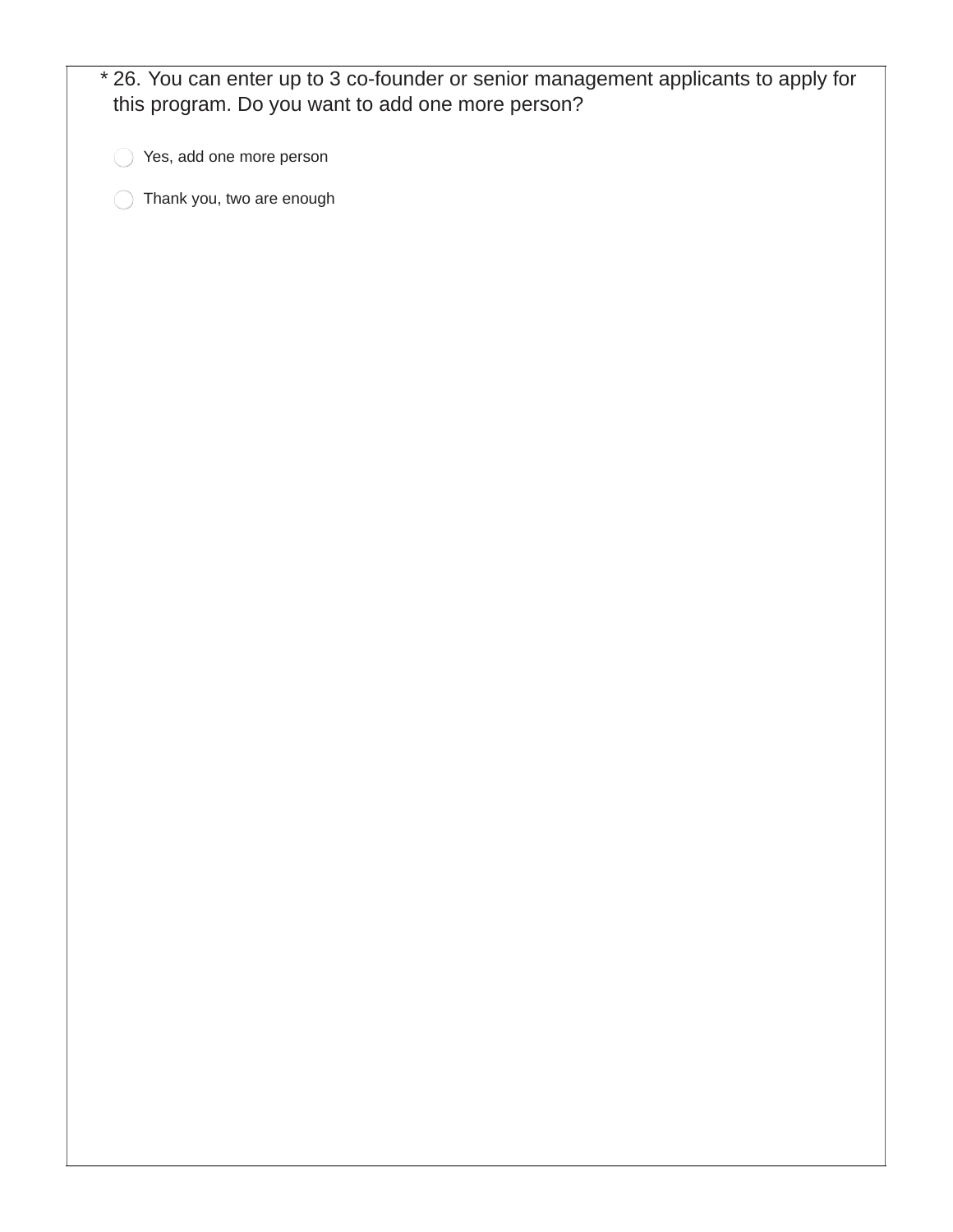| Supported by the<br><b>Empowering</b><br>Entrepreneurship<br>Federal Ministry<br>The Economic Cooperation<br>and Development<br>The Susammenarbeit (612) 6mbH<br>$\sum_{\text{Assumption 10}}$<br>Initiative<br>by enpact  |
|----------------------------------------------------------------------------------------------------------------------------------------------------------------------------------------------------------------------------|
| <b>EEI COVID-19 Relief Program - First Phase Application</b><br><b>About the third applicant</b><br>You can apply for a maximum of 3 leading personnel of your company. Please fill out<br>this form for the THIRD person. |
| * 27. What is this applicant's first name?                                                                                                                                                                                 |
| * 28. What is this applicant's family name?                                                                                                                                                                                |
| * 29. Gender                                                                                                                                                                                                               |
| Female                                                                                                                                                                                                                     |
| Male                                                                                                                                                                                                                       |
| Gender neutral                                                                                                                                                                                                             |
| * 30. What is this applicant's email address?                                                                                                                                                                              |
|                                                                                                                                                                                                                            |
| * 31. What is this applicant's phone number? (please include country code such as +49)                                                                                                                                     |
|                                                                                                                                                                                                                            |
|                                                                                                                                                                                                                            |
|                                                                                                                                                                                                                            |
|                                                                                                                                                                                                                            |
|                                                                                                                                                                                                                            |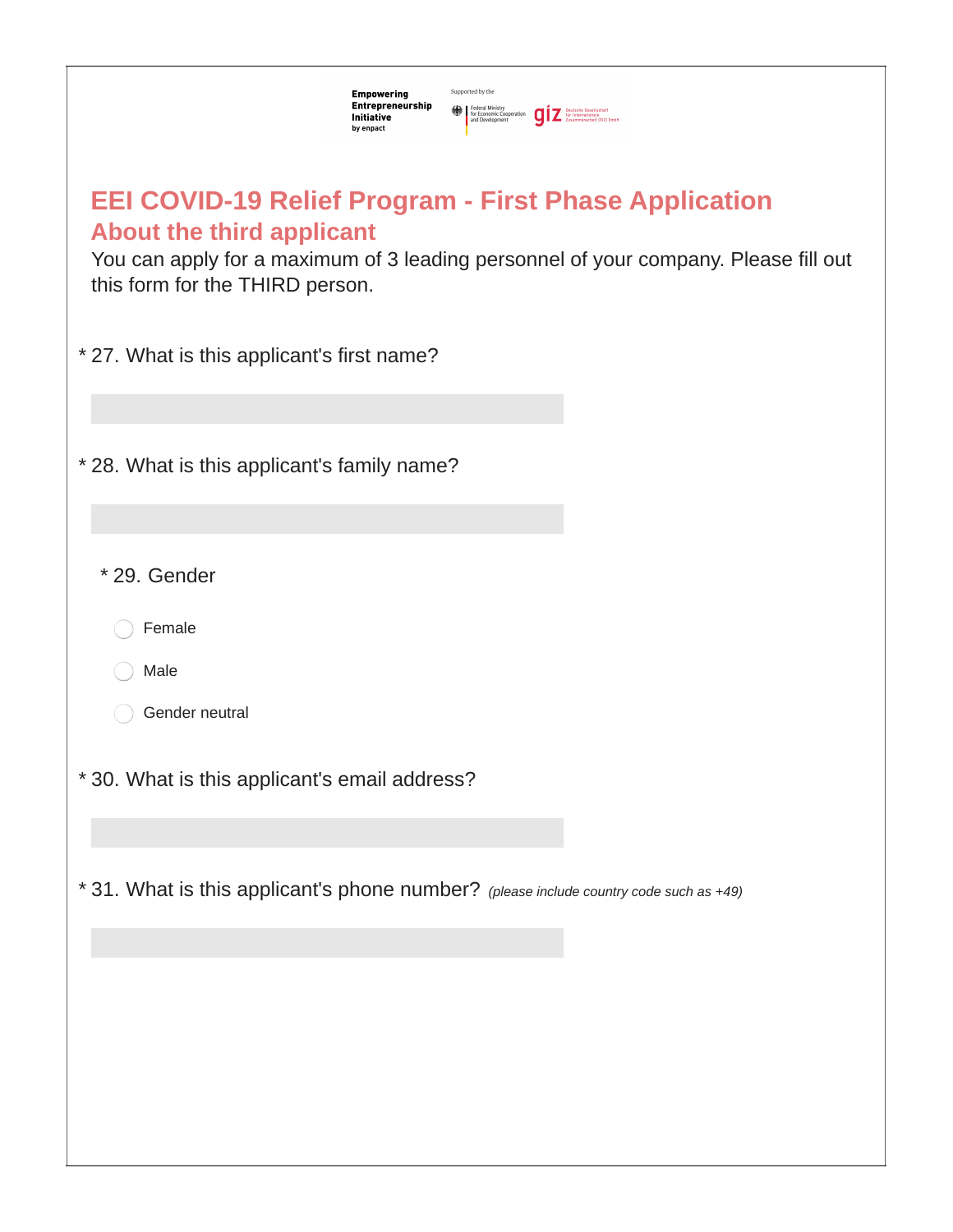| *32. This applicant's birth date?                                               |
|---------------------------------------------------------------------------------|
|                                                                                 |
| DD / MM / YYYY, as in Passport/ID                                               |
| Date<br>DD/MM/YYYY                                                              |
|                                                                                 |
| *33. What is this applicant's work title?                                       |
|                                                                                 |
|                                                                                 |
| 34. Please insert this applicant's personal social media links below            |
| LinkedIn                                                                        |
| Facebook                                                                        |
| Others                                                                          |
| * 35. Is this applicant a co-founder of this business?                          |
| Yes                                                                             |
| No                                                                              |
|                                                                                 |
| * 36. Is this applicant part of the executive management team of this business? |
| Yes                                                                             |
| No                                                                              |
| * 37. Does this applicant have a personal bank account in their own name?       |
| Yes                                                                             |
| No                                                                              |
|                                                                                 |
|                                                                                 |
|                                                                                 |
|                                                                                 |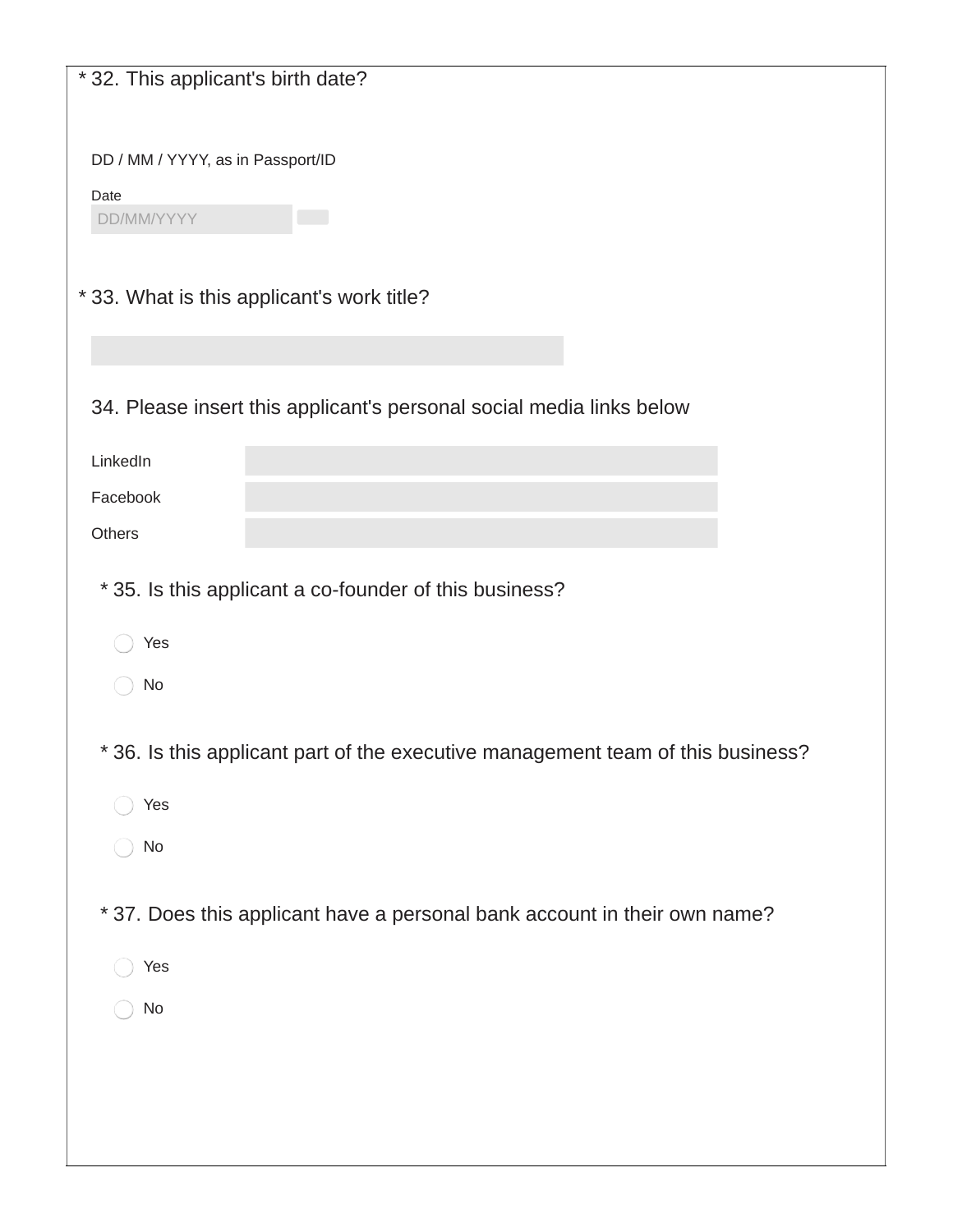| Supported by the<br><b>Empowering</b><br>Entrepreneurship<br>Federal Ministry<br>for Economic Cooperation<br>and Development<br>and Development<br>for Internationals<br>$\overline{\phantom{a}}$<br>$\overline{\phantom{a}}$ $\overline{\phantom{a}}$ $\overline{\phantom{a}}$ $\overline{\phantom{a}}$ $\overline{\phantom{a}}$ $\overline{\phantom{a}}$ $\overline{\phantom{a}}$ $\overline{\phantom{a}}$ $\overline{\phantom{a}}$ $\overline{\phantom{a$<br><b>Initiative</b><br>by enpact |
|------------------------------------------------------------------------------------------------------------------------------------------------------------------------------------------------------------------------------------------------------------------------------------------------------------------------------------------------------------------------------------------------------------------------------------------------------------------------------------------------|
| <b>EEI COVID-19 Relief Program - First Phase Application</b><br><b>About Your Business</b>                                                                                                                                                                                                                                                                                                                                                                                                     |
| * 38. What is the name of your business? (as listed in the registrar)                                                                                                                                                                                                                                                                                                                                                                                                                          |
| 39. What is the name of your business service? (if different than in the registrar)                                                                                                                                                                                                                                                                                                                                                                                                            |
| 40. Please insert your business social media links below                                                                                                                                                                                                                                                                                                                                                                                                                                       |
| <b>Business Website</b>                                                                                                                                                                                                                                                                                                                                                                                                                                                                        |
| <b>Business Twitter</b>                                                                                                                                                                                                                                                                                                                                                                                                                                                                        |
| <b>Business LinkedIn</b><br>page                                                                                                                                                                                                                                                                                                                                                                                                                                                               |
| <b>Business Facebook</b><br>page                                                                                                                                                                                                                                                                                                                                                                                                                                                               |
| Others                                                                                                                                                                                                                                                                                                                                                                                                                                                                                         |
| * 41. Founding Date of your Business                                                                                                                                                                                                                                                                                                                                                                                                                                                           |
| DD / MM / YYYY                                                                                                                                                                                                                                                                                                                                                                                                                                                                                 |
| Date<br>DD/MM/YYYY                                                                                                                                                                                                                                                                                                                                                                                                                                                                             |
| * 42. Where is the business legally registered? (country)                                                                                                                                                                                                                                                                                                                                                                                                                                      |
|                                                                                                                                                                                                                                                                                                                                                                                                                                                                                                |
|                                                                                                                                                                                                                                                                                                                                                                                                                                                                                                |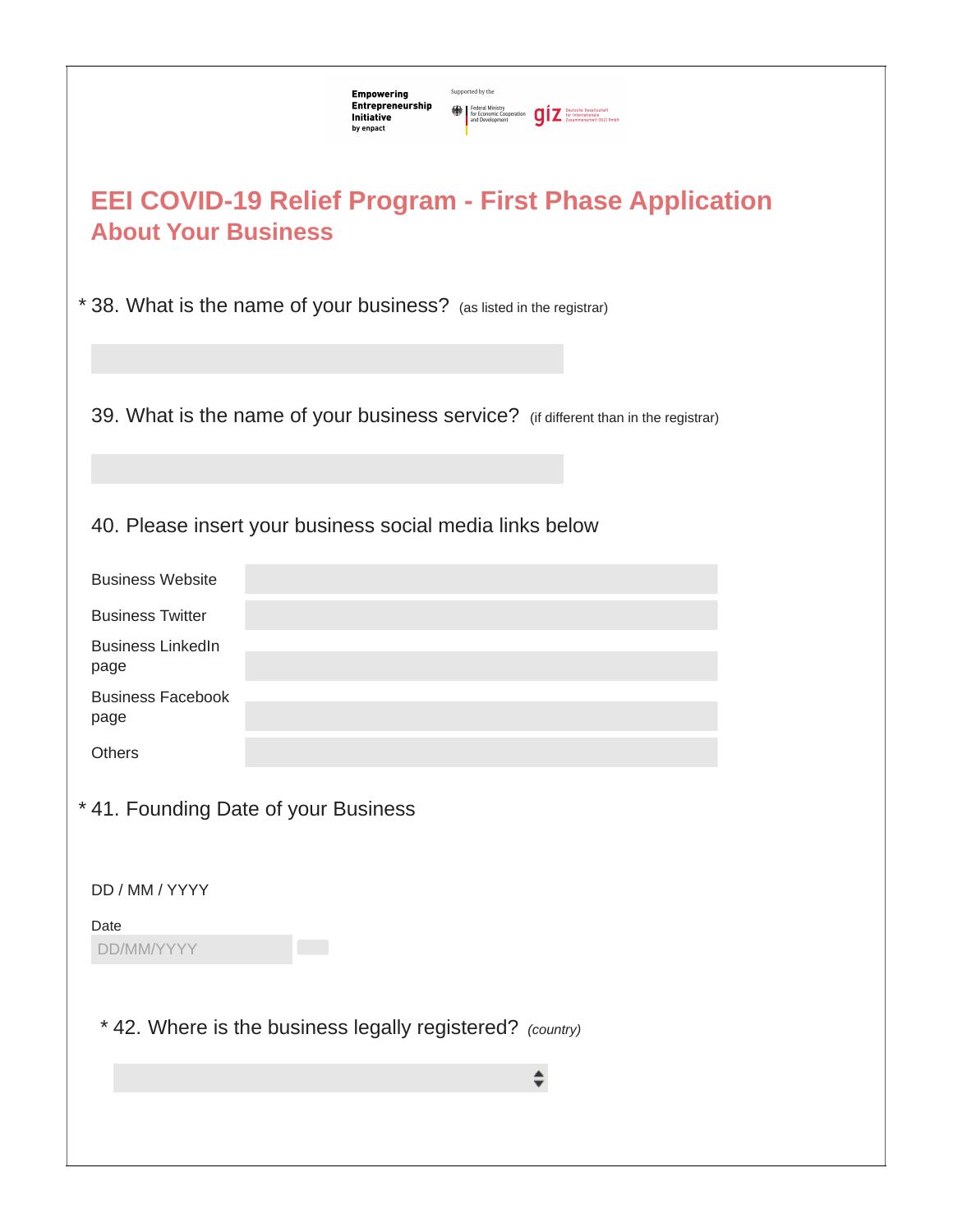| * 43. Please provide the registered address of your business (Street, #, Post Code, City) |
|-------------------------------------------------------------------------------------------|
|                                                                                           |
| * 44. Where is your headquarters office based? (city, country)                            |
|                                                                                           |
| * 45. In which countries does your business operate? divide by comma [,]                  |
|                                                                                           |
| * 46. At which growth stage is your company?                                              |
|                                                                                           |
| * 47. Please describe your business in 1 sentence (max 100 characters)                    |
|                                                                                           |
| * 48. What problem do you solve / what is your USP? max. 250 characters.                  |
|                                                                                           |
| * 49. Who are your customers? max. 100 characters.                                        |
|                                                                                           |
| * 50. What is your business model? multiple selection possible                            |
| Business-to-Business (B2B)                                                                |
| Business-to-Customer (B2C)                                                                |
| Business-to-Government (B2G)                                                              |
|                                                                                           |
|                                                                                           |
|                                                                                           |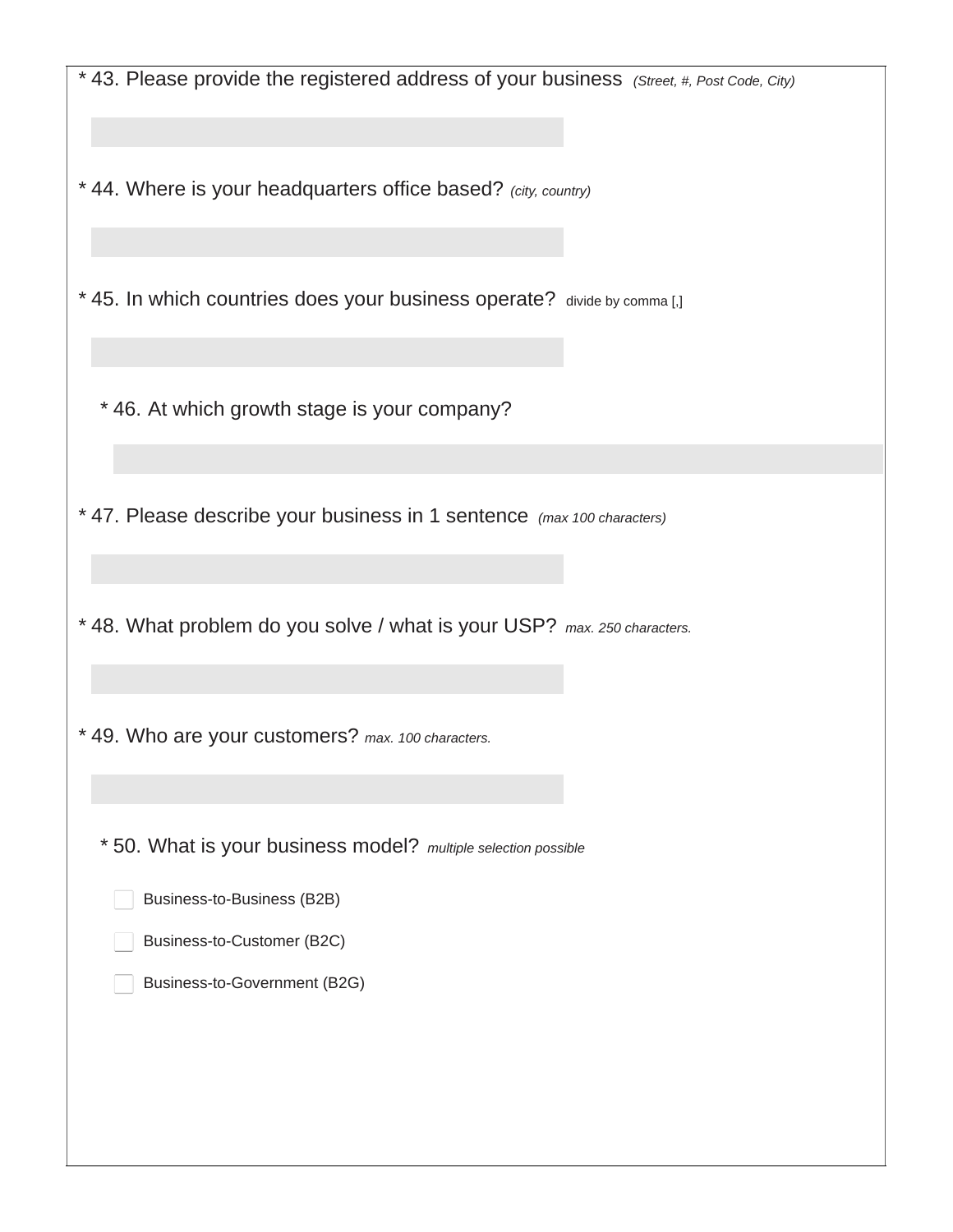| * 51. Does your company have a tech component? If so which ones. Select multiple options, if applicable<br>Digital Platform / Marketplace<br>IT<br>Blockchain<br>SaaS<br>IoT (innovative solutions)<br>App<br>Website (used to showcase info about your<br>Science (Biotech, Neurotech, etc.)<br>product / service)<br>None<br>Innovative hardware<br>Machine Learning / Al<br>Other (please specify) |
|-------------------------------------------------------------------------------------------------------------------------------------------------------------------------------------------------------------------------------------------------------------------------------------------------------------------------------------------------------------------------------------------------------|
|                                                                                                                                                                                                                                                                                                                                                                                                       |
|                                                                                                                                                                                                                                                                                                                                                                                                       |
|                                                                                                                                                                                                                                                                                                                                                                                                       |
|                                                                                                                                                                                                                                                                                                                                                                                                       |
|                                                                                                                                                                                                                                                                                                                                                                                                       |
|                                                                                                                                                                                                                                                                                                                                                                                                       |
|                                                                                                                                                                                                                                                                                                                                                                                                       |
|                                                                                                                                                                                                                                                                                                                                                                                                       |
|                                                                                                                                                                                                                                                                                                                                                                                                       |
|                                                                                                                                                                                                                                                                                                                                                                                                       |
| We now ask a few questions regarding your team size, co-founders, and others.<br>* 52. How many founders / legal representatives are in your team? Answer with numbers only<br>53. How many founders / legal representatives are registered in the company<br>registrar? Answer with numbers only                                                                                                     |
| * 54. How big is your team? (employees + founders, actively operating) Answer with numbers only                                                                                                                                                                                                                                                                                                       |
|                                                                                                                                                                                                                                                                                                                                                                                                       |
| * 55. Of those, how many are (employees + founders, actively operating) Answer with numbers only. If none, please<br>write 0                                                                                                                                                                                                                                                                          |
| Male                                                                                                                                                                                                                                                                                                                                                                                                  |
| Female                                                                                                                                                                                                                                                                                                                                                                                                |
| <b>Gender Neutral</b>                                                                                                                                                                                                                                                                                                                                                                                 |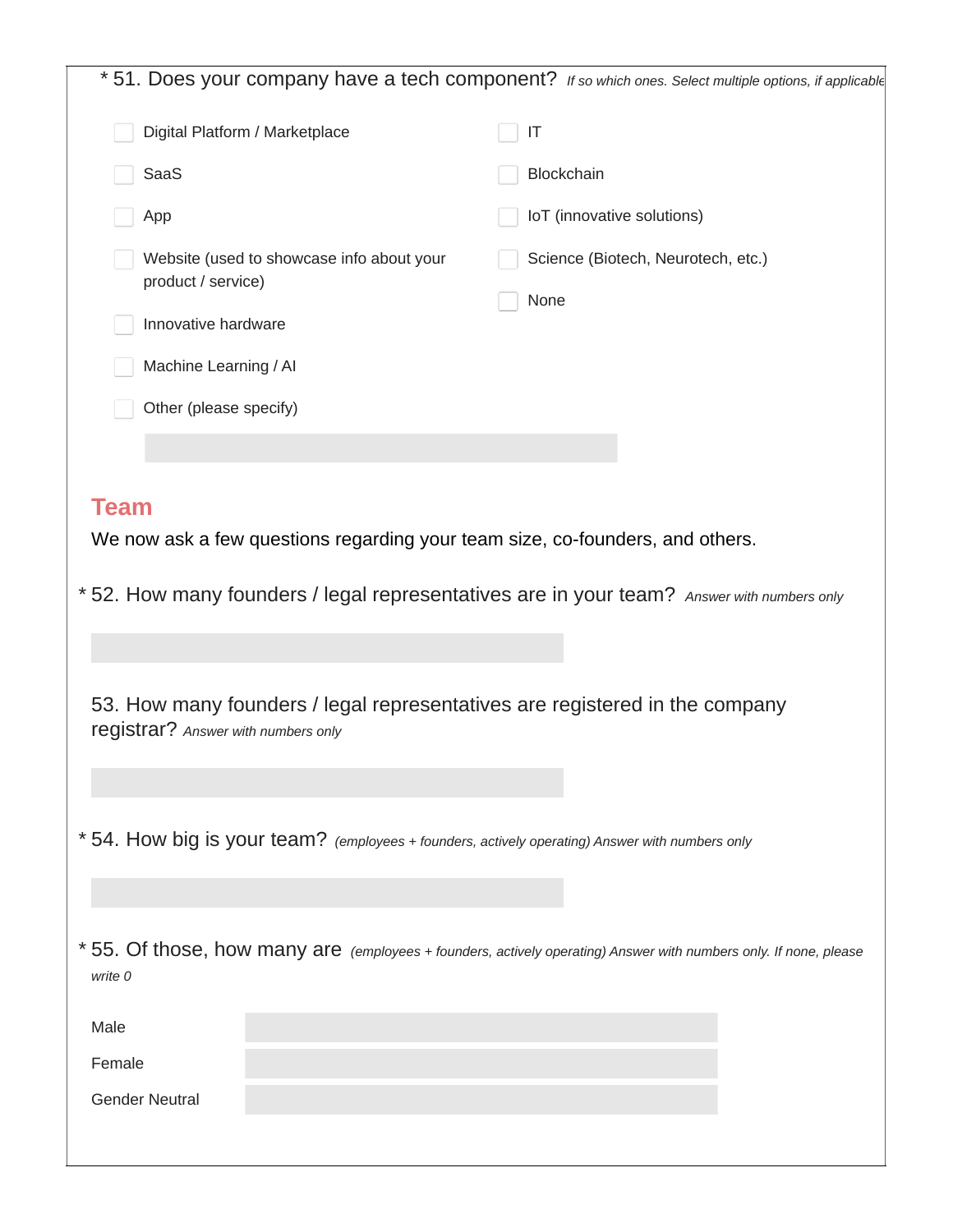|                          | * 56. How many founders / employees are on the payroll? (receive a salary) Answer with numbers only                                                                                                                                                                                   |
|--------------------------|---------------------------------------------------------------------------------------------------------------------------------------------------------------------------------------------------------------------------------------------------------------------------------------|
| <b>Others</b>            |                                                                                                                                                                                                                                                                                       |
| * 57. Are you an NGO?    |                                                                                                                                                                                                                                                                                       |
| Yes                      |                                                                                                                                                                                                                                                                                       |
| No                       |                                                                                                                                                                                                                                                                                       |
| *58. Are you for profit? |                                                                                                                                                                                                                                                                                       |
| Yes                      |                                                                                                                                                                                                                                                                                       |
| No                       |                                                                                                                                                                                                                                                                                       |
|                          | * 59. Are you a social enterprise? (Reference: A social enterprise is an organization that applies commercial<br>strategies to maximize improvements in financial, social and environmental well-being-this may include maximizing social<br>impact alongside profits for co-owners.) |
| Yes                      |                                                                                                                                                                                                                                                                                       |
| No                       |                                                                                                                                                                                                                                                                                       |
|                          | * 60. Are you currently participating in a German Government-funded COVID-19<br>support programme?                                                                                                                                                                                    |
| Yes                      |                                                                                                                                                                                                                                                                                       |
| No                       |                                                                                                                                                                                                                                                                                       |
|                          | * 61. Are you part of another global COVID-19 support programme?                                                                                                                                                                                                                      |
| Yes                      |                                                                                                                                                                                                                                                                                       |
| No                       |                                                                                                                                                                                                                                                                                       |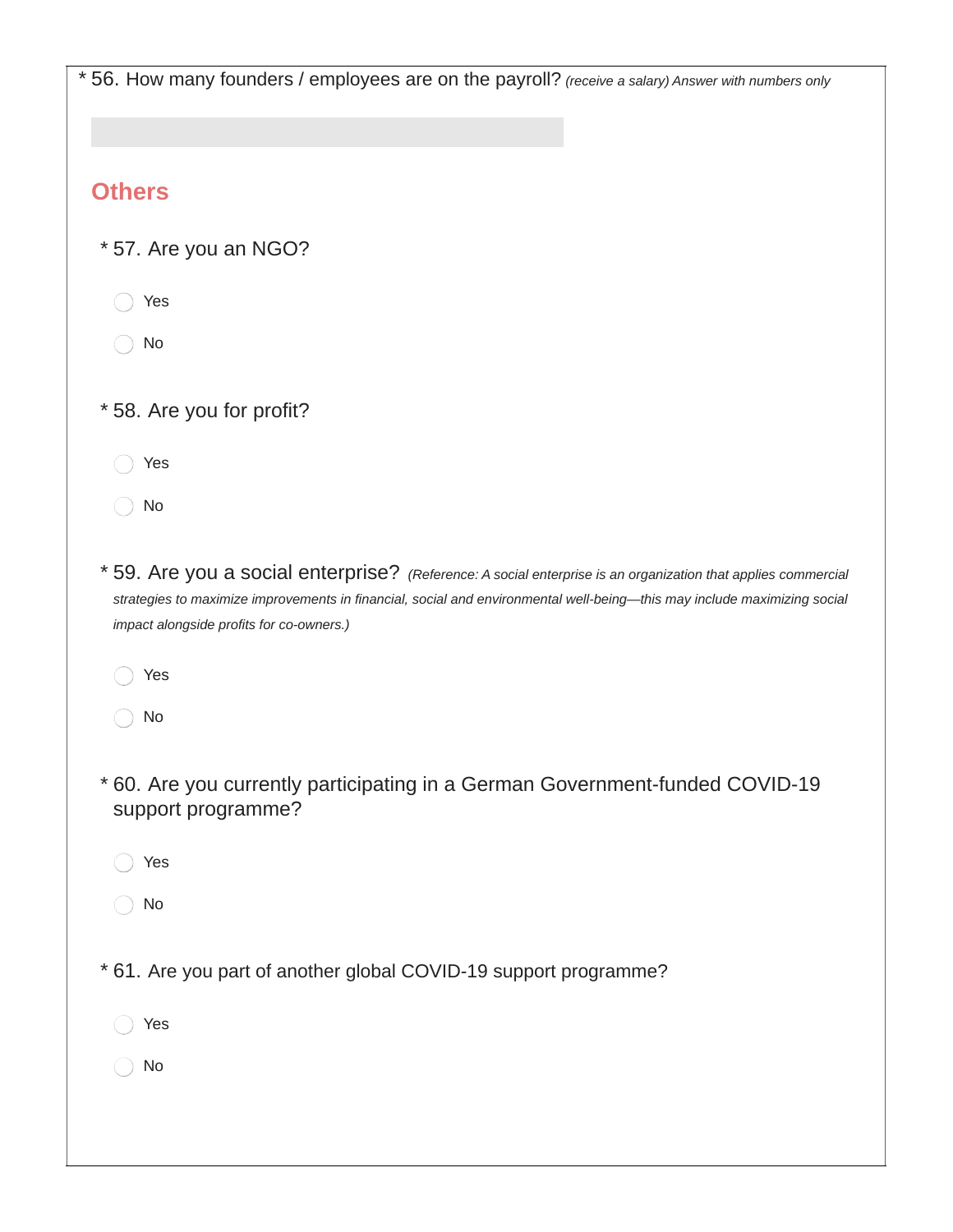| * 62. Have you ever participated in an enpact programme?               |
|------------------------------------------------------------------------|
| Yes                                                                    |
| $\operatorname{\mathsf{No}}$                                           |
|                                                                        |
| * 63. Have you participated in any incubator or accelerator programme? |
| Yes                                                                    |
| $\rm No$                                                               |
|                                                                        |
|                                                                        |
|                                                                        |
|                                                                        |
|                                                                        |
|                                                                        |
|                                                                        |
|                                                                        |
|                                                                        |
|                                                                        |
|                                                                        |
|                                                                        |
|                                                                        |
|                                                                        |
|                                                                        |
|                                                                        |
|                                                                        |
|                                                                        |
|                                                                        |
|                                                                        |

٦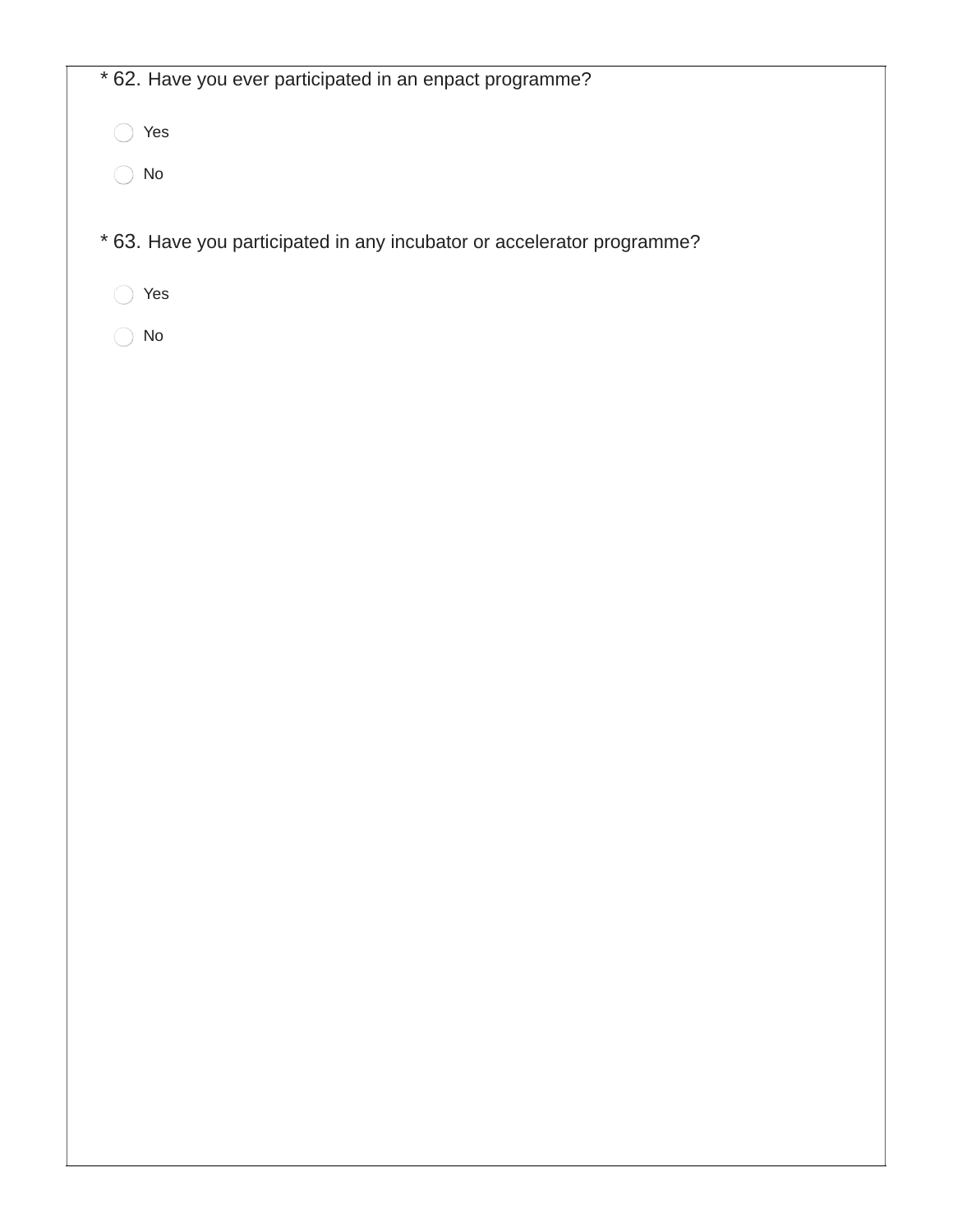| Supported by the<br><b>Empowering</b><br>Entrepreneurship<br>Federal Ministry<br>The Economic Cooperation<br>and Development<br>The Taxammenarbeit (612) 6mbH<br>$\sum$ and Development<br>Initiative<br>by enpact                                                                                                                                                                                                                                   |
|------------------------------------------------------------------------------------------------------------------------------------------------------------------------------------------------------------------------------------------------------------------------------------------------------------------------------------------------------------------------------------------------------------------------------------------------------|
| <b>EEI COVID-19 Relief Program - First Phase Application</b><br><b>German Government-funded COVID-19 support programme</b><br>You have indicated that you are currently part of a German government-<br>funded COVID-19 support programme. This is to get some more details about that<br>programme.<br>If you are not currently involved in a German government-funded COVID-19 support programme, please click Previous and<br>change your answer. |
| * 64. Name of Programme                                                                                                                                                                                                                                                                                                                                                                                                                              |
|                                                                                                                                                                                                                                                                                                                                                                                                                                                      |
| * 65. Website of Programme                                                                                                                                                                                                                                                                                                                                                                                                                           |
|                                                                                                                                                                                                                                                                                                                                                                                                                                                      |
| * 66. Programme Start Date                                                                                                                                                                                                                                                                                                                                                                                                                           |
| Which date did the program start (DD / MM / YYYY)<br>Date<br>DD/MM/YYYY                                                                                                                                                                                                                                                                                                                                                                              |
| * 67. Programme End Date                                                                                                                                                                                                                                                                                                                                                                                                                             |
| Which date is the program end date (DD / MM / YYYY)<br>Date<br>DD/MM/YYYY                                                                                                                                                                                                                                                                                                                                                                            |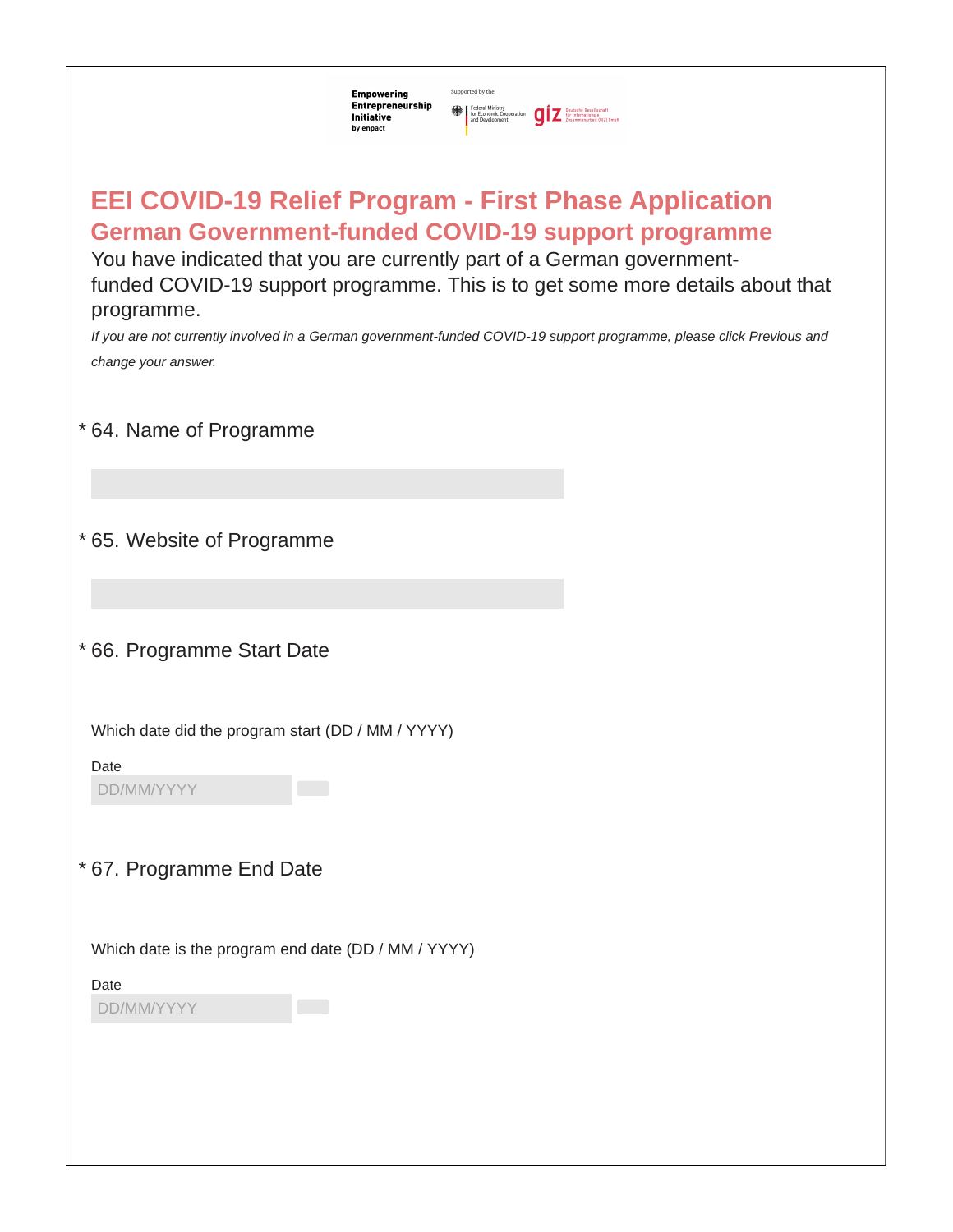| Supported by the<br><b>Empowering</b><br>Entrepreneurship<br>Federal Ministry<br>The Economic Cooperation<br>and Development<br>The Taxammenarbeit (612) 6mbH<br>$\sum$ and Development<br>Initiative<br>by enpact                                                                                                                                                 |
|--------------------------------------------------------------------------------------------------------------------------------------------------------------------------------------------------------------------------------------------------------------------------------------------------------------------------------------------------------------------|
| <b>EEI COVID-19 Relief Program - First Phase Application</b><br><b>COVID-19 support programme</b><br>You have indicated that you are currently part of a COVID-19 support programme.<br>This is to get some more details about that programme.<br>If you are not currently involved in a COVID-19 support programme, please click Previous and change your answer. |
| *68. Name of Programme                                                                                                                                                                                                                                                                                                                                             |
| *69. Website of Programme                                                                                                                                                                                                                                                                                                                                          |
| * 70. Programme Start Date                                                                                                                                                                                                                                                                                                                                         |
| Which date did the program start (DD / MM / YYYY)<br>Date<br>DD/MM/YYYY                                                                                                                                                                                                                                                                                            |
| * 71. Programme End Date                                                                                                                                                                                                                                                                                                                                           |
| Which date is the program end date (DD / MM / YYYY)<br>Date<br>DD/MM/YYYY                                                                                                                                                                                                                                                                                          |
|                                                                                                                                                                                                                                                                                                                                                                    |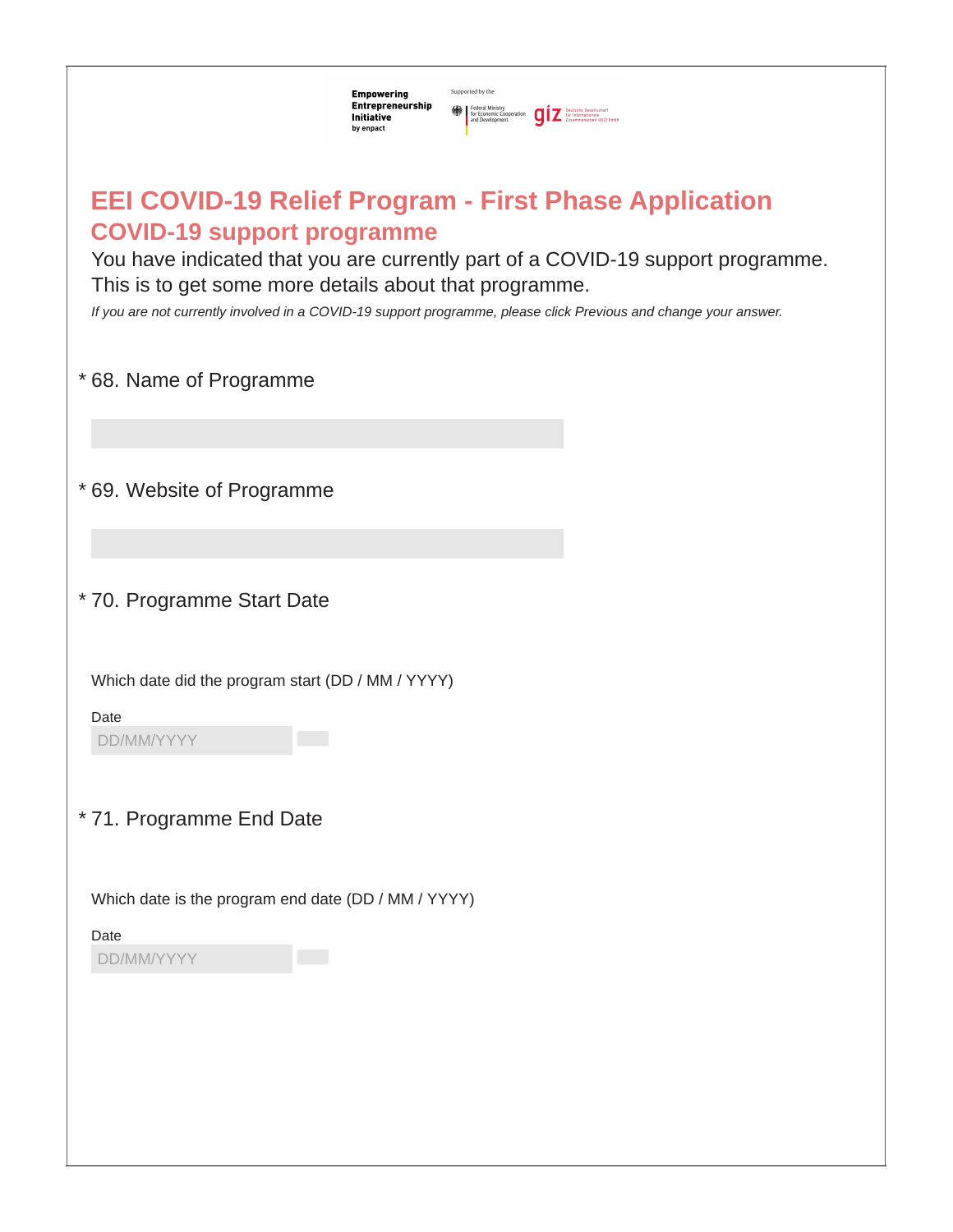| Supported by the<br><b>Empowering</b><br>Entrepreneurship<br>Federal Ministry<br>The Economic Cooperation<br>The Fight Presidential Presidential Properties and Development<br>Testimminarbeit (GIZ) BmbH<br>Initiative<br>by enpact                                                                                                  |
|---------------------------------------------------------------------------------------------------------------------------------------------------------------------------------------------------------------------------------------------------------------------------------------------------------------------------------------|
| <b>EEI COVID-19 Relief Program - First Phase Application</b><br>enpact programme<br>You have indicated that you have previously participated in an enpact programme.<br>This is to get some more details about that programme.<br>If you have not been involved in an enpact programme, please click Previous and change your answer. |
| * 72. Name of Programme                                                                                                                                                                                                                                                                                                               |
|                                                                                                                                                                                                                                                                                                                                       |
| * 73. Programme Start Date                                                                                                                                                                                                                                                                                                            |
| Which date did the program start (DD / MM / YYYY)<br>Date<br>DD/MM/YYYY                                                                                                                                                                                                                                                               |
| *74. Programme End Date                                                                                                                                                                                                                                                                                                               |
| Which date is the program end date (DD / MM / YYYY)                                                                                                                                                                                                                                                                                   |
| Date<br>DD/MM/YYYY                                                                                                                                                                                                                                                                                                                    |
|                                                                                                                                                                                                                                                                                                                                       |
|                                                                                                                                                                                                                                                                                                                                       |
|                                                                                                                                                                                                                                                                                                                                       |
|                                                                                                                                                                                                                                                                                                                                       |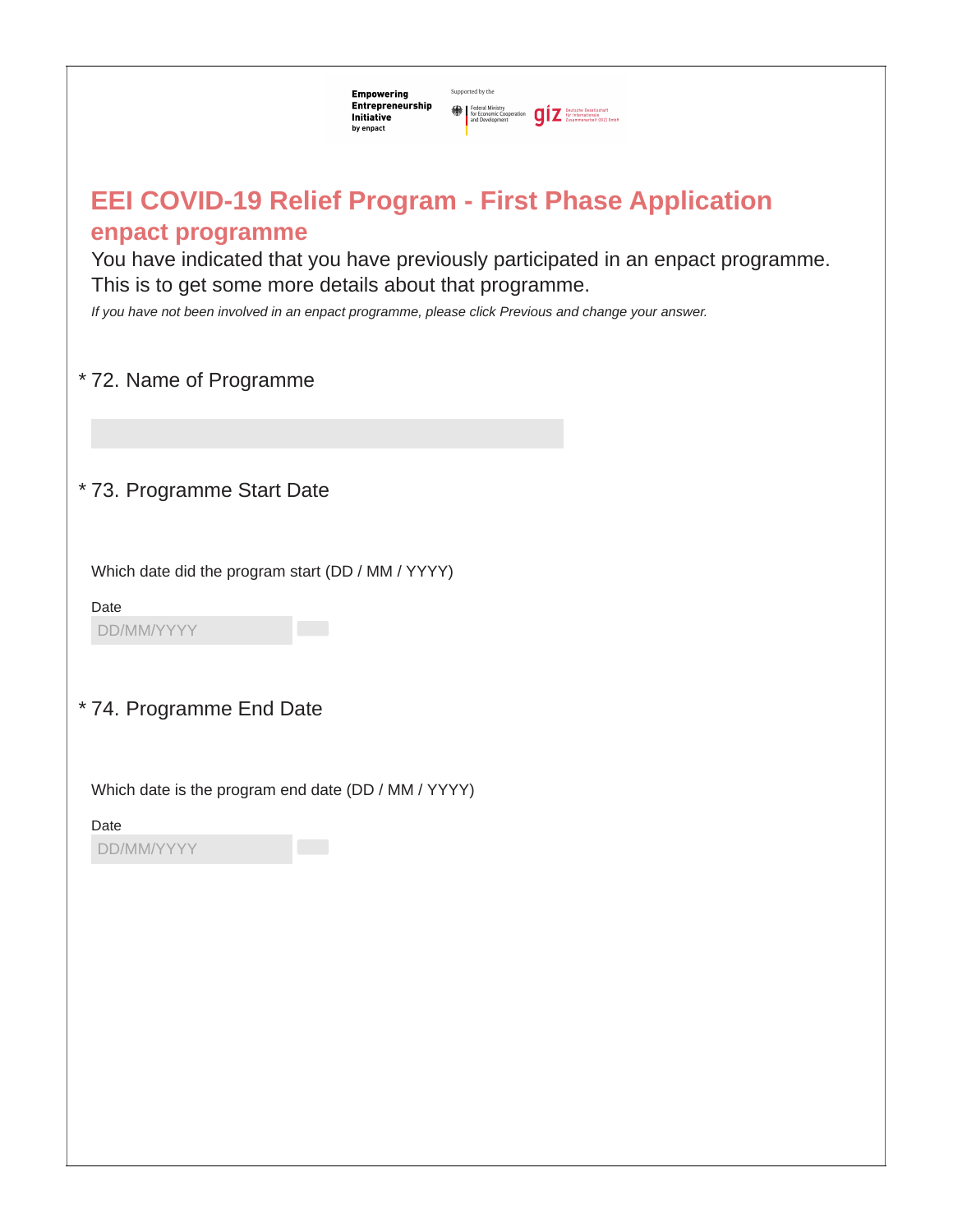| Supported by the<br><b>Empowering</b><br>Entrepreneurship<br>Federal Ministry<br>for Economic Cooperation<br>and Development<br>and Development<br>$\sum_{Z}$ Surfammenarbeit (612) SmbH<br>Initiative<br>by enpact                                                                                                                                                                                      |  |  |  |  |  |
|----------------------------------------------------------------------------------------------------------------------------------------------------------------------------------------------------------------------------------------------------------------------------------------------------------------------------------------------------------------------------------------------------------|--|--|--|--|--|
| <b>EEI COVID-19 Relief Program - First Phase Application</b><br><b>Incubator or Accelerator Programme</b><br>You have indicated that you have previously participated in an incubator or an<br>accelerator programme. This is to get some more details about that programme.<br>If you have not been involved in an incubator or an accelerator programme, please click Previous and change your answer. |  |  |  |  |  |
| * 75. Name of Programme                                                                                                                                                                                                                                                                                                                                                                                  |  |  |  |  |  |
| *76. Website of Programme                                                                                                                                                                                                                                                                                                                                                                                |  |  |  |  |  |
| * 77. Programme Start Date                                                                                                                                                                                                                                                                                                                                                                               |  |  |  |  |  |
| Which date did the program start (DD / MM / YYYY)<br>Date<br>DD/MM/YYYY                                                                                                                                                                                                                                                                                                                                  |  |  |  |  |  |
| * 78. Programme End Date                                                                                                                                                                                                                                                                                                                                                                                 |  |  |  |  |  |
| Which date is the program end date (DD / MM / YYYY)<br>Date<br>DD/MM/YYYY                                                                                                                                                                                                                                                                                                                                |  |  |  |  |  |
|                                                                                                                                                                                                                                                                                                                                                                                                          |  |  |  |  |  |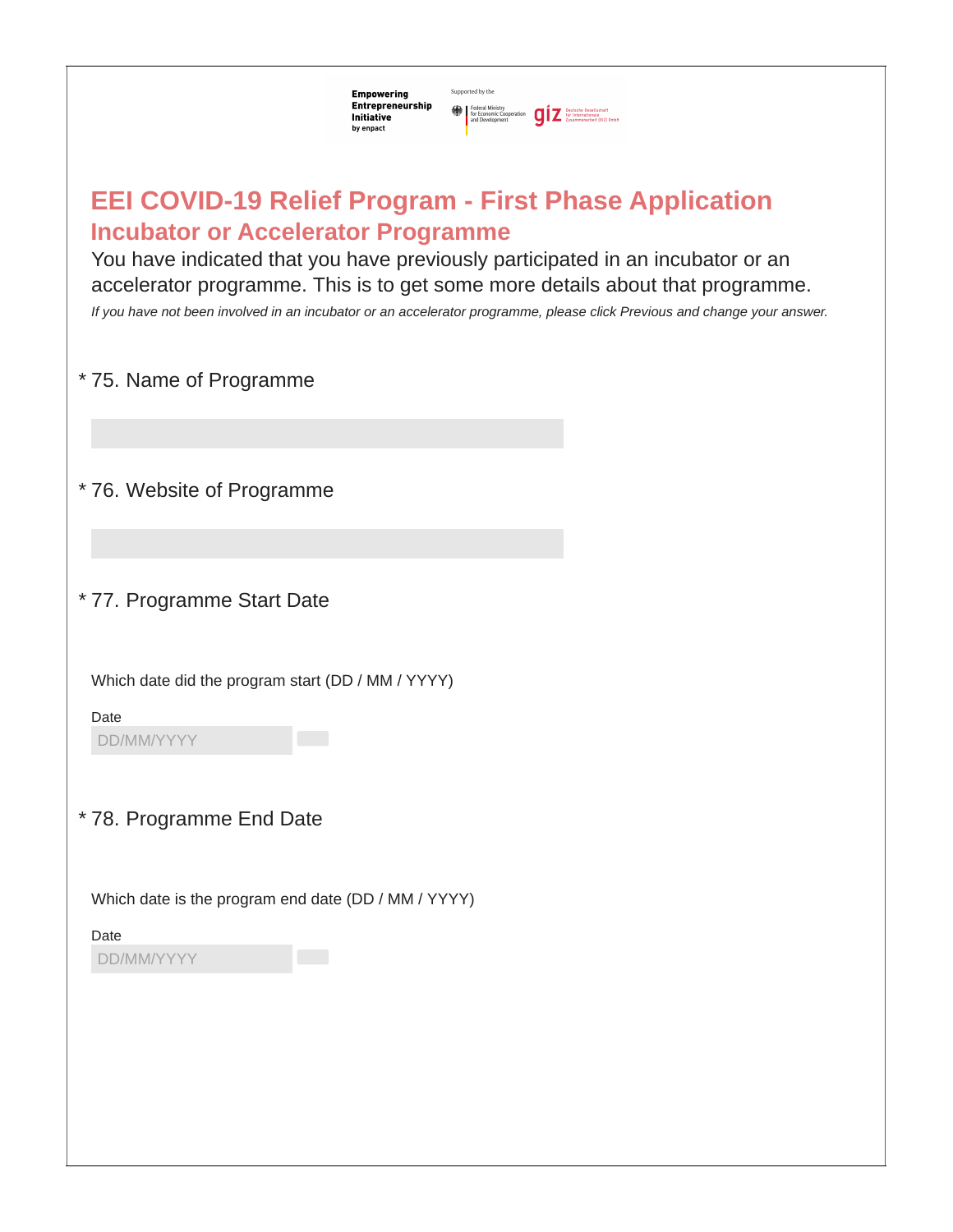| :mpowering                                | Supported by the |                                                                 |            |                                                                         |  |
|-------------------------------------------|------------------|-----------------------------------------------------------------|------------|-------------------------------------------------------------------------|--|
| :ntrepreneurship<br>nitiative<br>y enpact |                  | Federal Ministry<br>For Economic Cooperation<br>and Development | <b>aiz</b> | <b>Deutsche Gesellscha</b><br>für Internationale<br>Zusammenarbeit (612 |  |

# **Business & Financials EEI COVID-19 Relief Program - First Phase Application**

### **Clients & Customers**

Tell us more about your clients and customers.

- 79. How many clients in total did you have before COVID-19? *(1. Jan <sup>2019</sup> - 31. March 2020). Answer* \* *only in numbers.*
- 80. How many clients in total did you have after COVID-19? *(1. April <sup>2020</sup> - 31. July 2020).* \* *Answer only in numbers.*
- 81. How many paying clients did you have before COVID-19? *(1. Jan <sup>2019</sup> - 31. March 2020).* \* *Answer only in numbers.*
- 82. How many paying clients did you have after COVID-19? *(1. April <sup>2020</sup> - 31. July 2020).* \* *Answer only in numbers.*

### **Revenue**

(Reference: **Revenue** is the total amount of income generated by the sale of goods or services related to the company's primary operations. **Profit**, typically called net profit or the bottom line, is the amount of income that remains after accounting for all expenses, debts, additional income streams, and operating costs.)

If the questions do not apply to your case, please answer with a 0 (zero).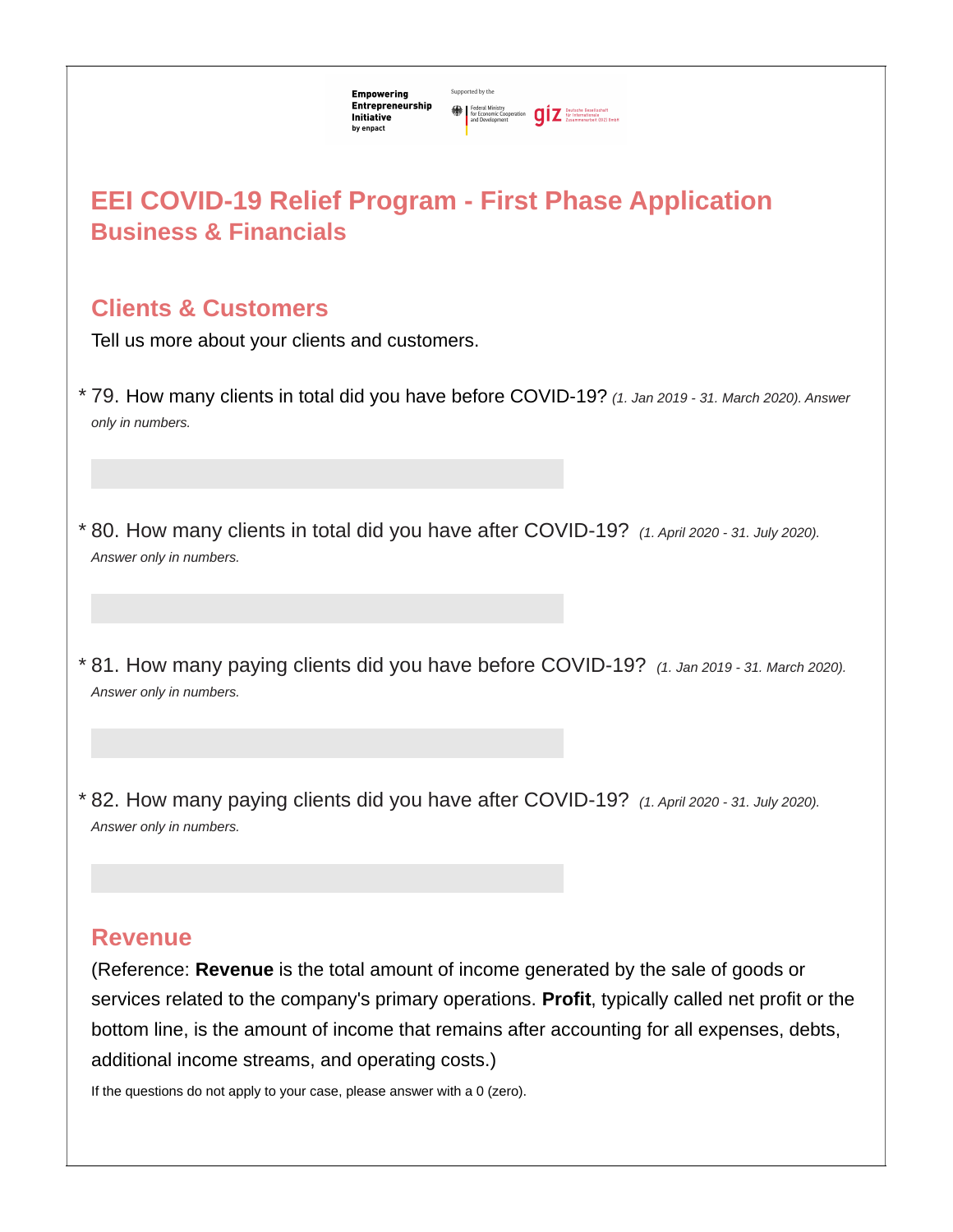\* 83. Please indicate your local currency as a base for the next questions.

84. What was your total revenue for 2019 (1. Jan 2019 - 31. Dec 2019)? \* *(indicate in the above mentioned local currency)*

 $\div$ 

85. What was your total revenue for the following 4 months (1. April - 31. July 2020)? \* *(please indicate in your local currency)*

#### **Costs**

Please keep using the previous selected local currency as a base for the following questions.

If the questions do not apply to your case, please answer with a 0 (zero).

- 86. How high were your total operational costs in 2019 (1. Jan 31. Dec 2019)? \* *(operational costs: including salaries, running costs, rent, server etc., please indicate in your local currency)*
- 87. How high were your total operational costs for the following 4 months (1. April 31. July \* 2020)? (operational costs: including salaries, running costs, rent, server etc., please indicate in your local currency)

### **Profit / Loss**

Please keep using the previous selected local currency as a base for the following questions.

If the questions do not apply to your case, please answer with a 0 (zero).

88. What was your profit / loss for 2019 (1. Jan - 31. Dec 2019)? *(please indicate in your local* \**currency, if negative please indicate it with a minus)*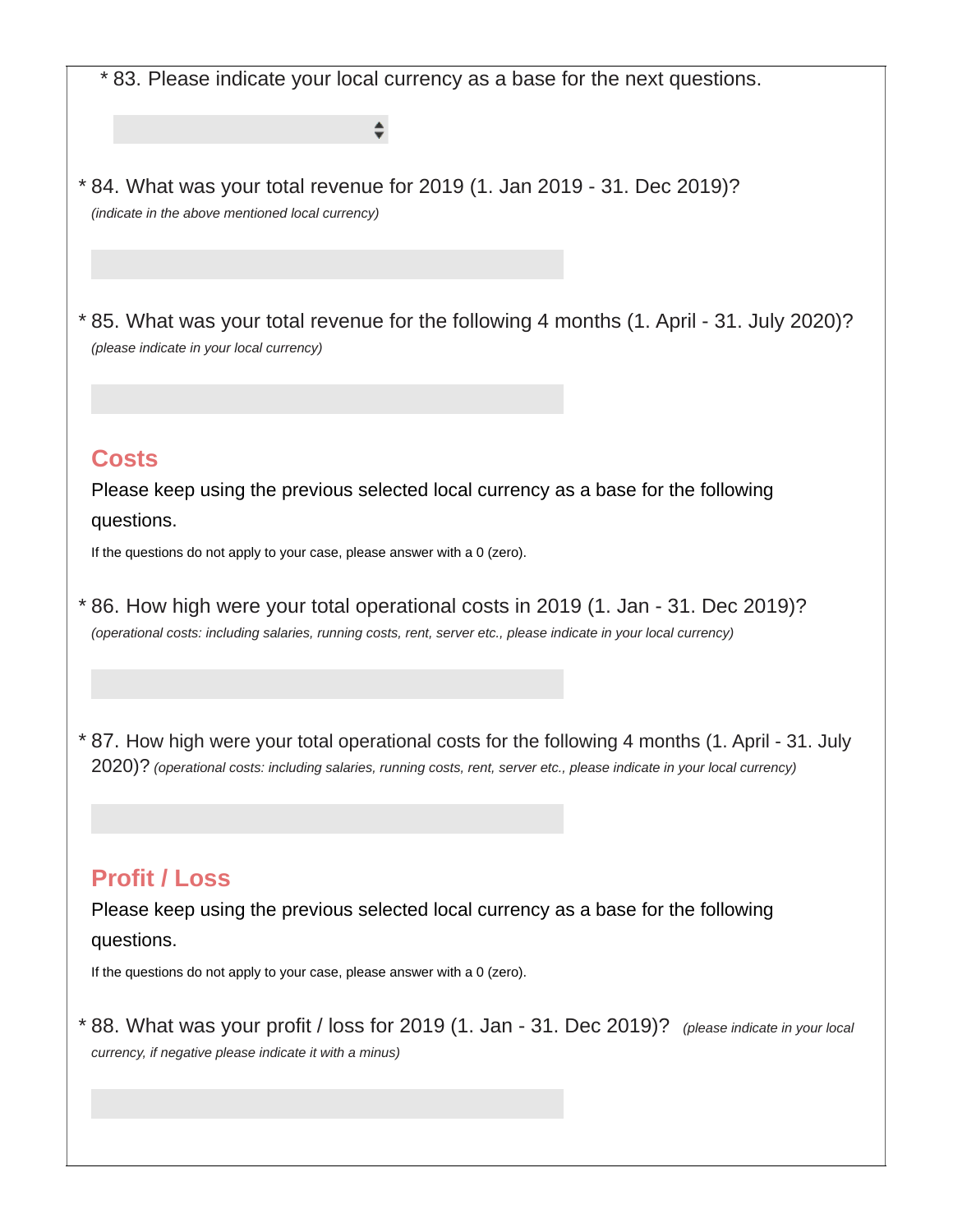| <b>Funding</b><br>Please keep using the previous selected local currency as a base for the following<br>questions.<br>If the questions do not apply to your case, please answer with a 0 (zero).<br>* 90. Funding Stage<br>Series-A funded<br>None<br>Pre-Seed funded<br>Series-B funded<br>Seed-funded<br>91. In case you raised funding please indicate the total amount to date<br>(please indicate in the above mentioned local currency)<br>*92. How much available savings / funding do you have in the company?<br>(please indicate in the above mentioned local currency)<br>* 93. For how many months can you sustain your company (covering all operational<br>costs) during the COVID-19 situation?<br>(after how many months are you running out of savings so you can no longer operate)<br><b>Others</b> | (please indicate in your local currency, if negative please indicate it with a minus) |  |
|------------------------------------------------------------------------------------------------------------------------------------------------------------------------------------------------------------------------------------------------------------------------------------------------------------------------------------------------------------------------------------------------------------------------------------------------------------------------------------------------------------------------------------------------------------------------------------------------------------------------------------------------------------------------------------------------------------------------------------------------------------------------------------------------------------------------|---------------------------------------------------------------------------------------|--|
|                                                                                                                                                                                                                                                                                                                                                                                                                                                                                                                                                                                                                                                                                                                                                                                                                        |                                                                                       |  |
|                                                                                                                                                                                                                                                                                                                                                                                                                                                                                                                                                                                                                                                                                                                                                                                                                        |                                                                                       |  |
|                                                                                                                                                                                                                                                                                                                                                                                                                                                                                                                                                                                                                                                                                                                                                                                                                        |                                                                                       |  |
|                                                                                                                                                                                                                                                                                                                                                                                                                                                                                                                                                                                                                                                                                                                                                                                                                        |                                                                                       |  |
|                                                                                                                                                                                                                                                                                                                                                                                                                                                                                                                                                                                                                                                                                                                                                                                                                        |                                                                                       |  |
|                                                                                                                                                                                                                                                                                                                                                                                                                                                                                                                                                                                                                                                                                                                                                                                                                        |                                                                                       |  |
|                                                                                                                                                                                                                                                                                                                                                                                                                                                                                                                                                                                                                                                                                                                                                                                                                        |                                                                                       |  |
|                                                                                                                                                                                                                                                                                                                                                                                                                                                                                                                                                                                                                                                                                                                                                                                                                        |                                                                                       |  |
|                                                                                                                                                                                                                                                                                                                                                                                                                                                                                                                                                                                                                                                                                                                                                                                                                        |                                                                                       |  |
|                                                                                                                                                                                                                                                                                                                                                                                                                                                                                                                                                                                                                                                                                                                                                                                                                        |                                                                                       |  |
|                                                                                                                                                                                                                                                                                                                                                                                                                                                                                                                                                                                                                                                                                                                                                                                                                        |                                                                                       |  |
|                                                                                                                                                                                                                                                                                                                                                                                                                                                                                                                                                                                                                                                                                                                                                                                                                        |                                                                                       |  |
|                                                                                                                                                                                                                                                                                                                                                                                                                                                                                                                                                                                                                                                                                                                                                                                                                        |                                                                                       |  |
|                                                                                                                                                                                                                                                                                                                                                                                                                                                                                                                                                                                                                                                                                                                                                                                                                        |                                                                                       |  |
|                                                                                                                                                                                                                                                                                                                                                                                                                                                                                                                                                                                                                                                                                                                                                                                                                        |                                                                                       |  |
|                                                                                                                                                                                                                                                                                                                                                                                                                                                                                                                                                                                                                                                                                                                                                                                                                        |                                                                                       |  |
|                                                                                                                                                                                                                                                                                                                                                                                                                                                                                                                                                                                                                                                                                                                                                                                                                        |                                                                                       |  |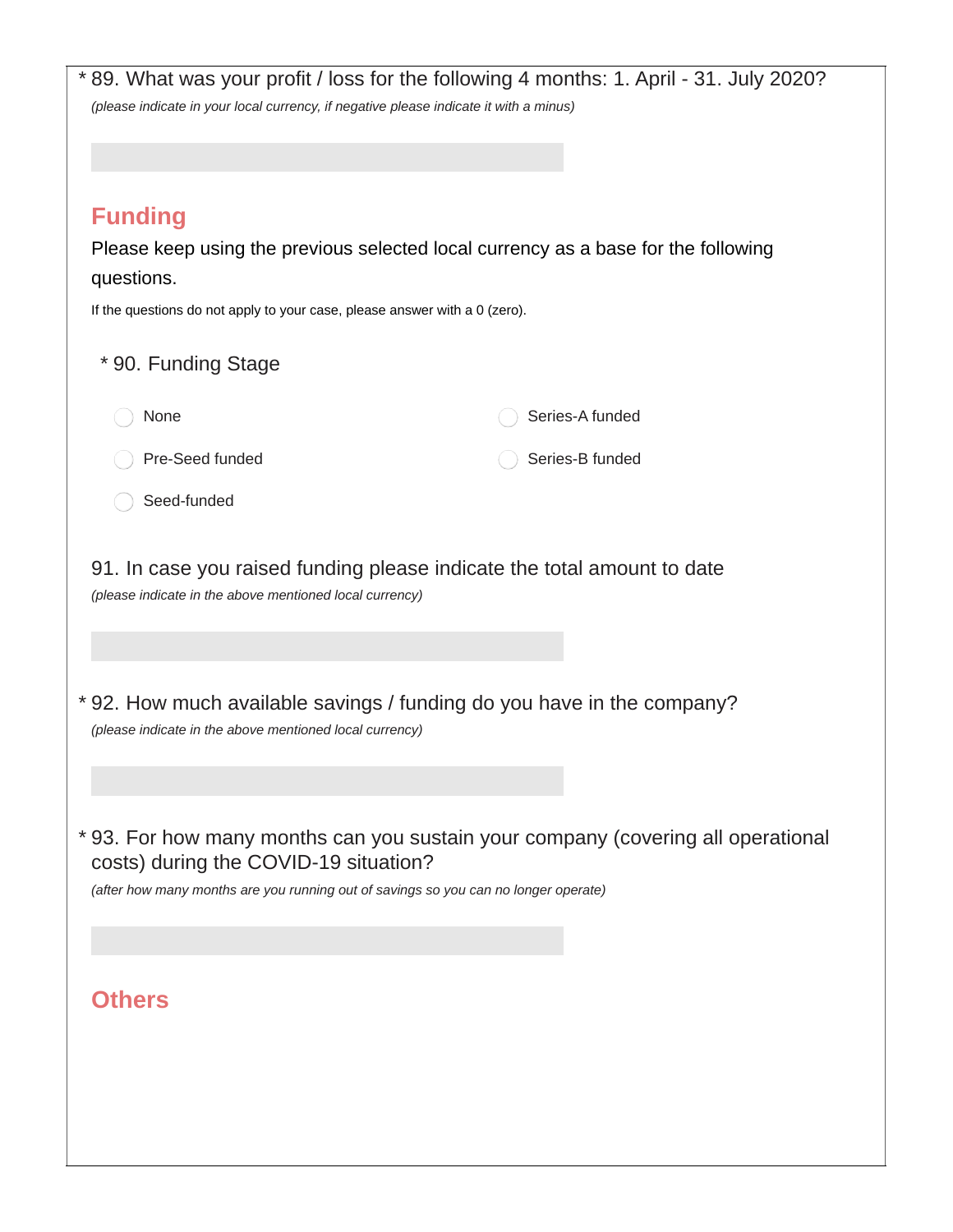| * 94. Does your business have a bank account in the name of the company?                                                                                                                                                                              |
|-------------------------------------------------------------------------------------------------------------------------------------------------------------------------------------------------------------------------------------------------------|
| Yes                                                                                                                                                                                                                                                   |
| No                                                                                                                                                                                                                                                    |
| * 95. Please upload the registration certificate of your business<br>(registration in you local country, pdf format)                                                                                                                                  |
| No file<br><b>Choose File</b><br><b>Choose File</b><br>chosen                                                                                                                                                                                         |
| <b>Legal Disclaimers</b>                                                                                                                                                                                                                              |
| *96. I assure that my business has been impacted severely due to the COVID-19<br>situation and that it is in a tight liquidity position to operate further.                                                                                           |
| Yes                                                                                                                                                                                                                                                   |
| No                                                                                                                                                                                                                                                    |
| * 97. I assure that my business was not in a tight liquidity position before 1 March 2020.                                                                                                                                                            |
| Yes                                                                                                                                                                                                                                                   |
| No                                                                                                                                                                                                                                                    |
| *98. I declare that my company is independent, so that it is neither a partner company<br>nor an associated company, i.e. is not majority-owned (over 50% of the shares or<br>voting rights) of another company. (this does not relate to investment) |
| Yes                                                                                                                                                                                                                                                   |
| No                                                                                                                                                                                                                                                    |
| * 99. I assure that I have given all information to the best of my knowledge and<br>truthfully.                                                                                                                                                       |
| Yes                                                                                                                                                                                                                                                   |
| No                                                                                                                                                                                                                                                    |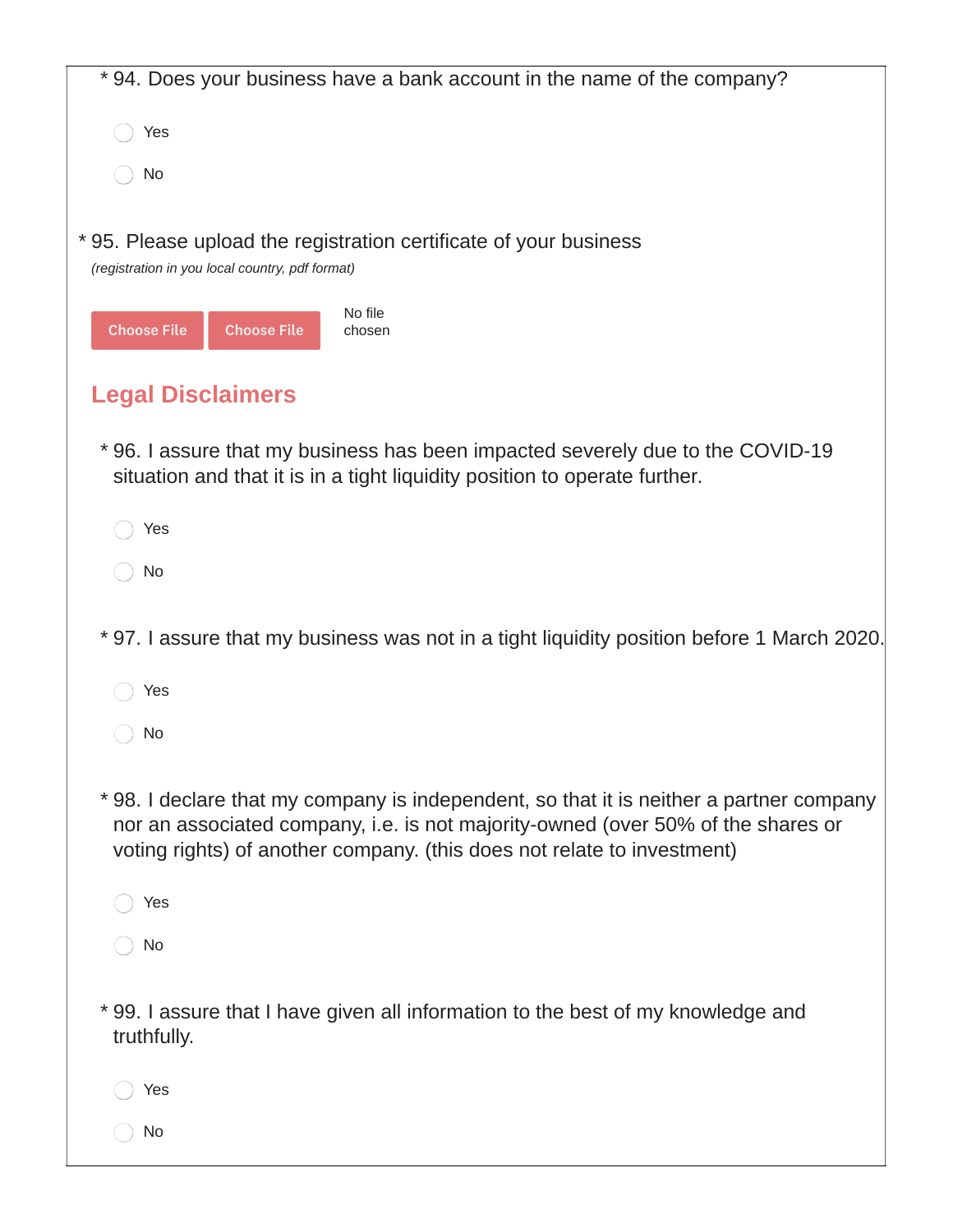### **Data Disclaimer**

We have implemented appropriate technical and organizational security measures to protect your personal data and confidential company data from unauthorized access, misuse, loss, and destruction. Please refer to our **Data [Protection](https://www.enpact.org/footer/disclaimer/#/) Policy** for details regarding the collection and processing of your personal data.

100. I agree that my email address may be used to send me an (at most: semi- \* monthly) newsletter with information on similar schemes, programmes and services offered by enpact. I also agree that I may be contacted individually by enpact if such an offering may be suitable to my needs. This consent can be withdrawn at any time, not affecting the lawfulness of processing based on consent before its withdrawal, by sending an email to <privacy@enpact.org>.

Yes

No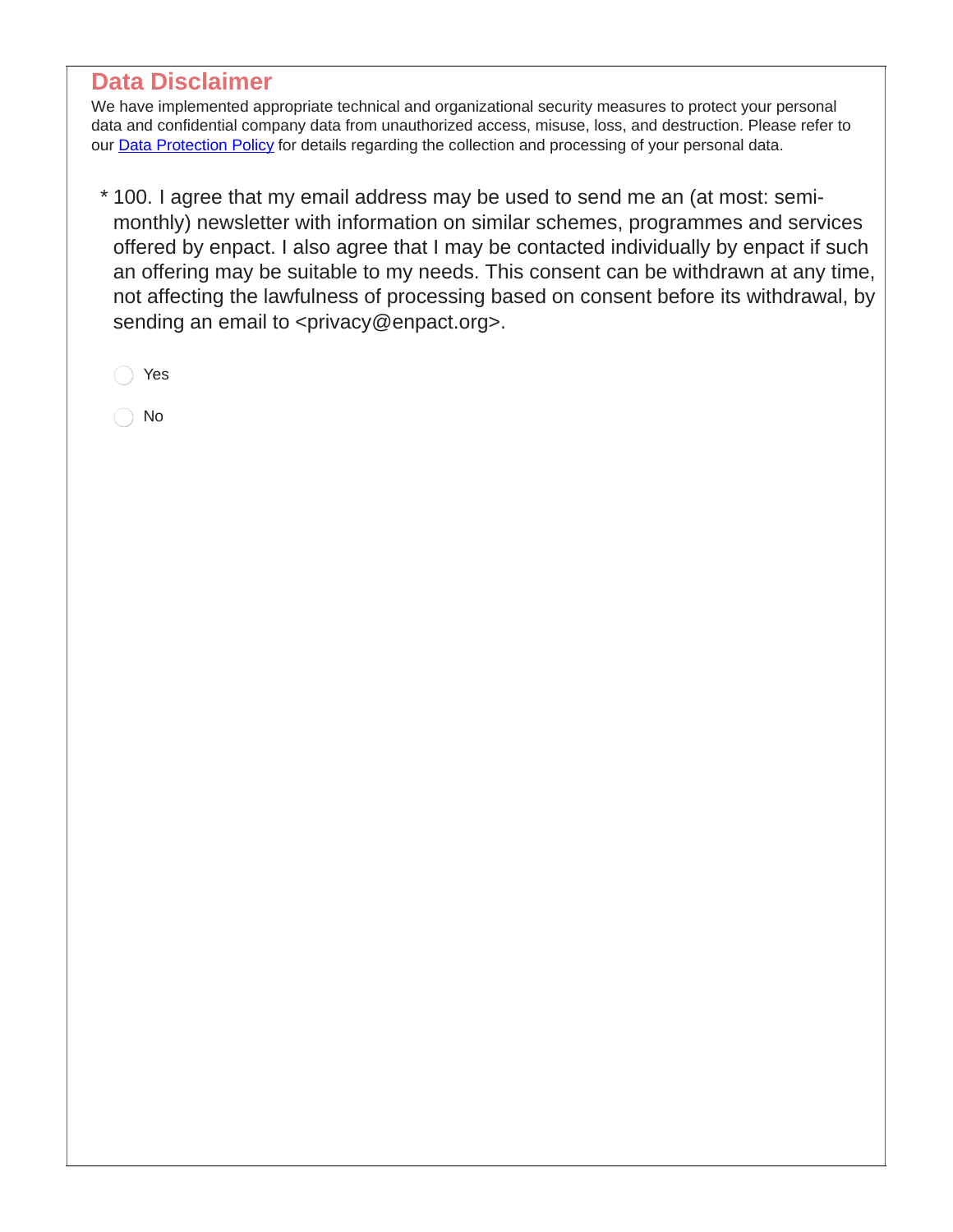| Supported by the<br><b>Empowering</b><br>Entrepreneurship<br>Federal Ministry<br>The Economic Cooperation<br>and Development<br>The Taxammenarboit (612) 6mbH<br>$\sum$ and Development<br>Initiative<br>by enpact |
|--------------------------------------------------------------------------------------------------------------------------------------------------------------------------------------------------------------------|
| <b>EEI COVID-19 Relief Program - First Phase Application</b><br><b>Final steps</b>                                                                                                                                 |
| * 101. How did you hear about this opportunity? Multiple selections are possible.                                                                                                                                  |
| <b>Enpact Website</b>                                                                                                                                                                                              |
| <b>Enpact Newsletter</b>                                                                                                                                                                                           |
| <b>Enpact Facebook Page</b>                                                                                                                                                                                        |
| Other Facebook Pages or Groups                                                                                                                                                                                     |
| Linkedin                                                                                                                                                                                                           |
| Twitter                                                                                                                                                                                                            |
| Instagram                                                                                                                                                                                                          |
| <b>Business Network</b>                                                                                                                                                                                            |
| <b>Support Organization</b>                                                                                                                                                                                        |
| Incubator/Accelerator                                                                                                                                                                                              |
| Friends & Family                                                                                                                                                                                                   |
| Press/Media Outlets                                                                                                                                                                                                |
| Others                                                                                                                                                                                                             |
|                                                                                                                                                                                                                    |
|                                                                                                                                                                                                                    |
|                                                                                                                                                                                                                    |
|                                                                                                                                                                                                                    |
|                                                                                                                                                                                                                    |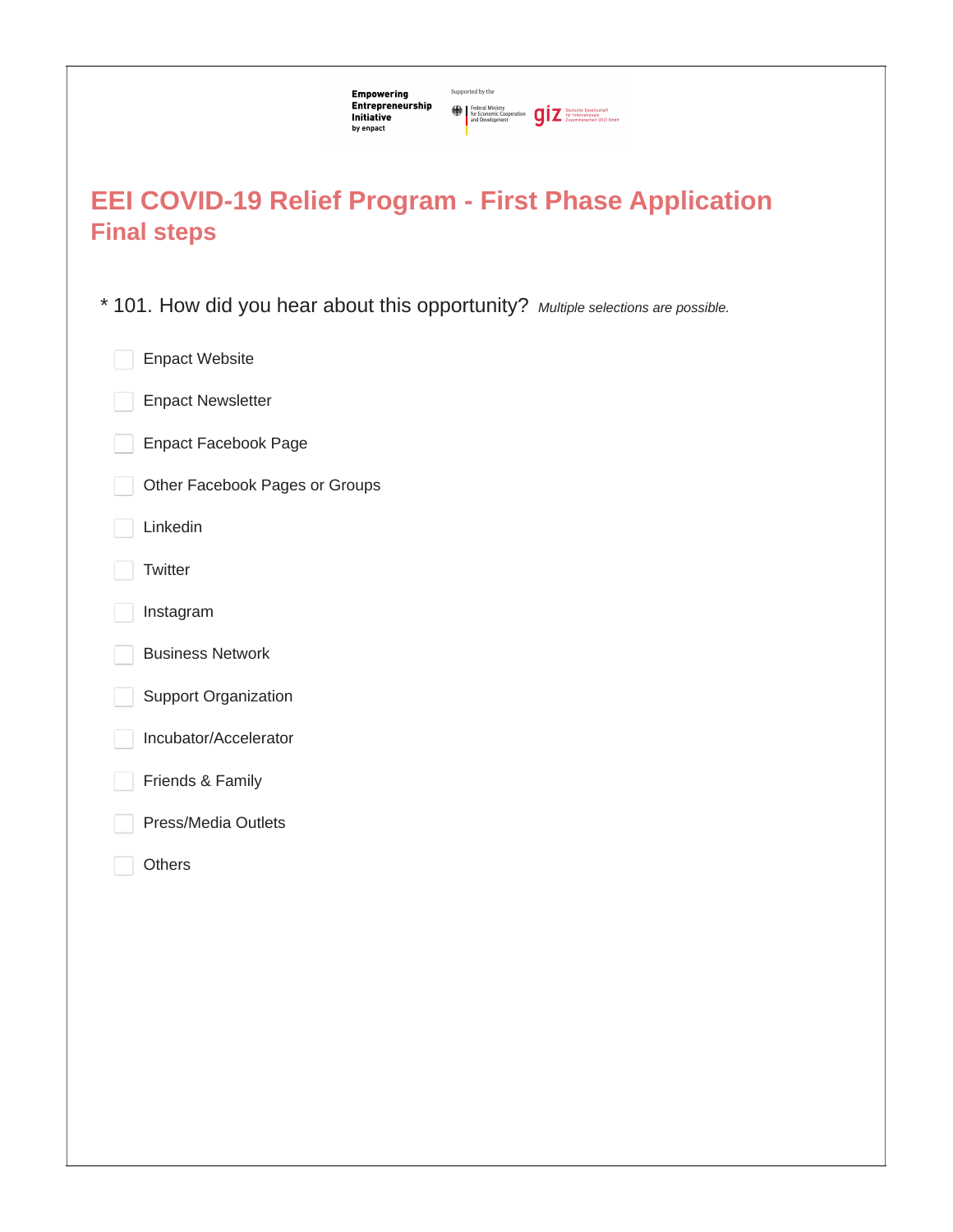Supported by the **Empowering** Entrepreneurship Federal Ministry<br>for Economic Cooperation<br>and Development<br>and Development<br> $\prod_{\text{Zusammenarbot}(612) 6mb}$ Initiative by enpact

# **Getting to know your startup ecosystem EEI COVID-19 Relief Program - First Phase Application**

Thank you for filling in your application data!

The next section is to help us better understand the startup ecosystem in the city where your organization is based in order to facilitate policy recommendations and create needs-based support for entrepreneurs in your city.

Startup Friendliness Index by enpact e.V measures city startup ecosystems in order to support entrepreneurship globally and with a focus on emerging markets.

**ALL ANSWERS IN THE NEXT SECTION ARE ANONYMIZED.** They are consolidated within our Startup Ecosystem Reports to provide a better understanding of startup ecosystems around the world.

The answers to the following section will not affect your application or eligibility for consideration.

102. How is founding a startup rated as a career choice in your society? \* *Scale (0-not respected at all; 100-highly respected)*

103. What is the average salary for a recent university graduate in your city? *(please* \* *indicate in your local currency, please provide the monthly average)*

104. What is the average salary for a mid-level software developer in your city? *(please* \**indicate in your local currency, please provide the monthly average)*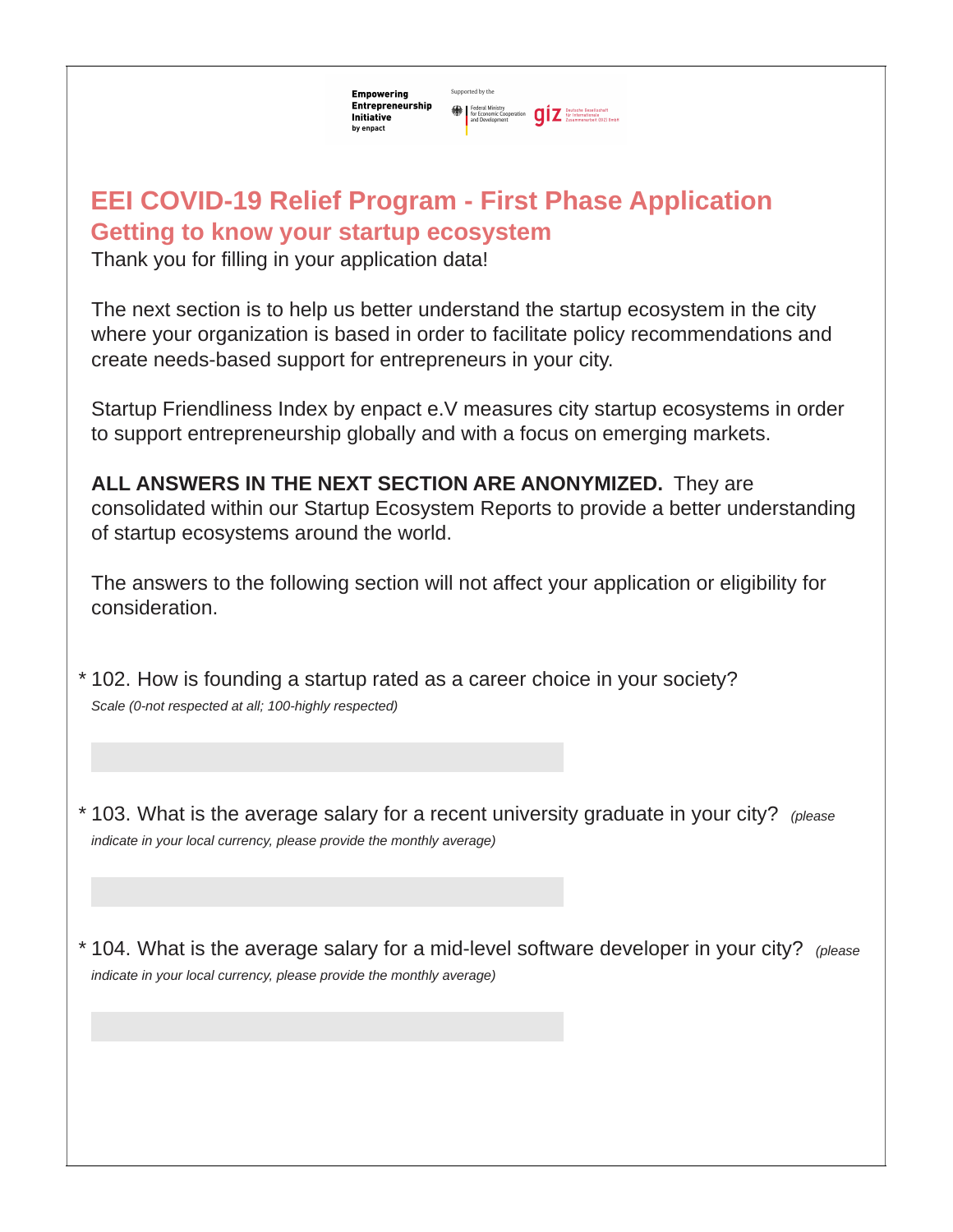| $*$ 105. Please estimate how many startup events take place in your city per week? (e.g.                                                                  |
|-----------------------------------------------------------------------------------------------------------------------------------------------------------|
| meetups, conferences etc)                                                                                                                                 |
|                                                                                                                                                           |
| * 106. On a scale of 1 to 10, how possible is it to get mentor support from an<br>entrepreneur in your city?<br>(e.g. 0: Very difficult to 10: Very easy) |
|                                                                                                                                                           |
| *107. What is the percentage of leadership positions occupied by women in your city?<br>(e.g. CEO, Senior Executives & Management, etc.)                  |
|                                                                                                                                                           |
| *108. Is it possible to adapt your business model during the COVID-19 crisis?                                                                             |
| Yes                                                                                                                                                       |
| No                                                                                                                                                        |
| * 109. How much of your business operations are you maintaining during the COVID-<br>19 crisis?                                                           |
| Stopped operations (0%)                                                                                                                                   |
| Operating at decreased capacity (<80%)                                                                                                                    |
| Operating at the same capacity (80-100%)                                                                                                                  |
| Operating at a higher capacity (>100%)                                                                                                                    |
|                                                                                                                                                           |
|                                                                                                                                                           |
|                                                                                                                                                           |
|                                                                                                                                                           |
|                                                                                                                                                           |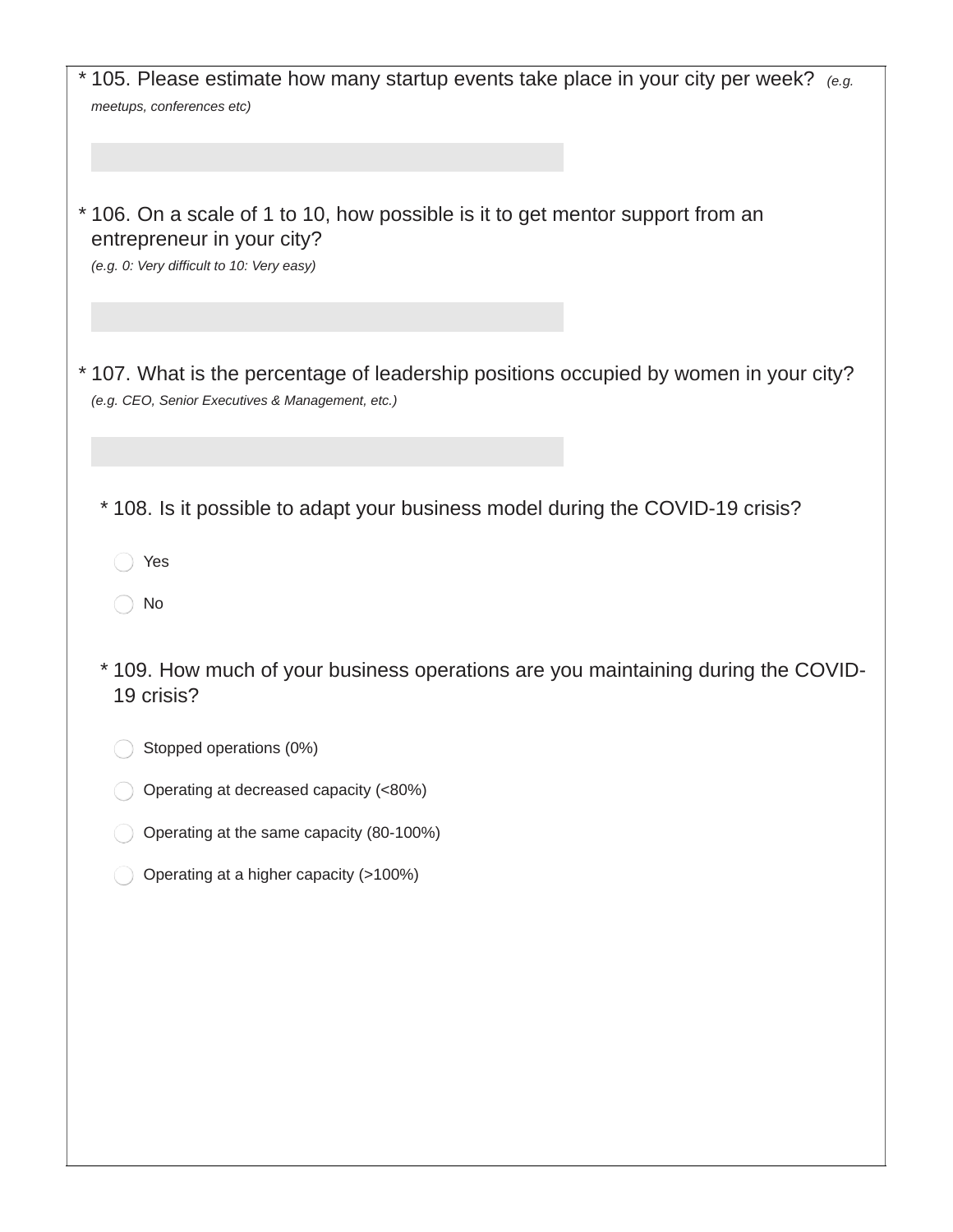#### 110. **BEFORE COVID-19** How do you rate the availability of the following financing \* sources?

 $(1 = \text{very low}, 5 = \text{very high})$ 

|                                                                                     | Very low | Low | Average | High | Very high |
|-------------------------------------------------------------------------------------|----------|-----|---------|------|-----------|
| Public / government<br>funding                                                      |          |     |         |      |           |
| Bank loan                                                                           |          |     |         |      |           |
| Accelerators /<br>incubators                                                        |          |     |         |      |           |
| <b>Business Angel</b>                                                               |          |     |         |      |           |
| Venture Capital                                                                     |          |     |         |      |           |
| Crowdfunding                                                                        |          |     |         |      |           |
| Donor<br>Organizations (eg:<br>NGOs foundations,<br>international<br>organisations) |          |     |         |      |           |

#### 111. **Current Situation** How do you rate the availability of the following financing \*sources?

*(1 = very low, 5 = very high)*

|                                                                                     | Very low | Low | Average | High | Very high |
|-------------------------------------------------------------------------------------|----------|-----|---------|------|-----------|
| Public / government<br>funding                                                      |          |     |         |      |           |
| Bank loan                                                                           |          |     |         |      |           |
| Accelerators /<br>incubators                                                        |          |     |         |      |           |
| <b>Business Angel</b>                                                               |          |     |         |      |           |
| Venture Capital                                                                     |          |     |         |      |           |
| Crowdfunding                                                                        |          |     |         |      |           |
| Donor<br>Organizations (eg:<br>NGOs foundations,<br>international<br>organisations) |          |     |         |      |           |
|                                                                                     |          |     |         |      |           |
|                                                                                     |          |     |         |      |           |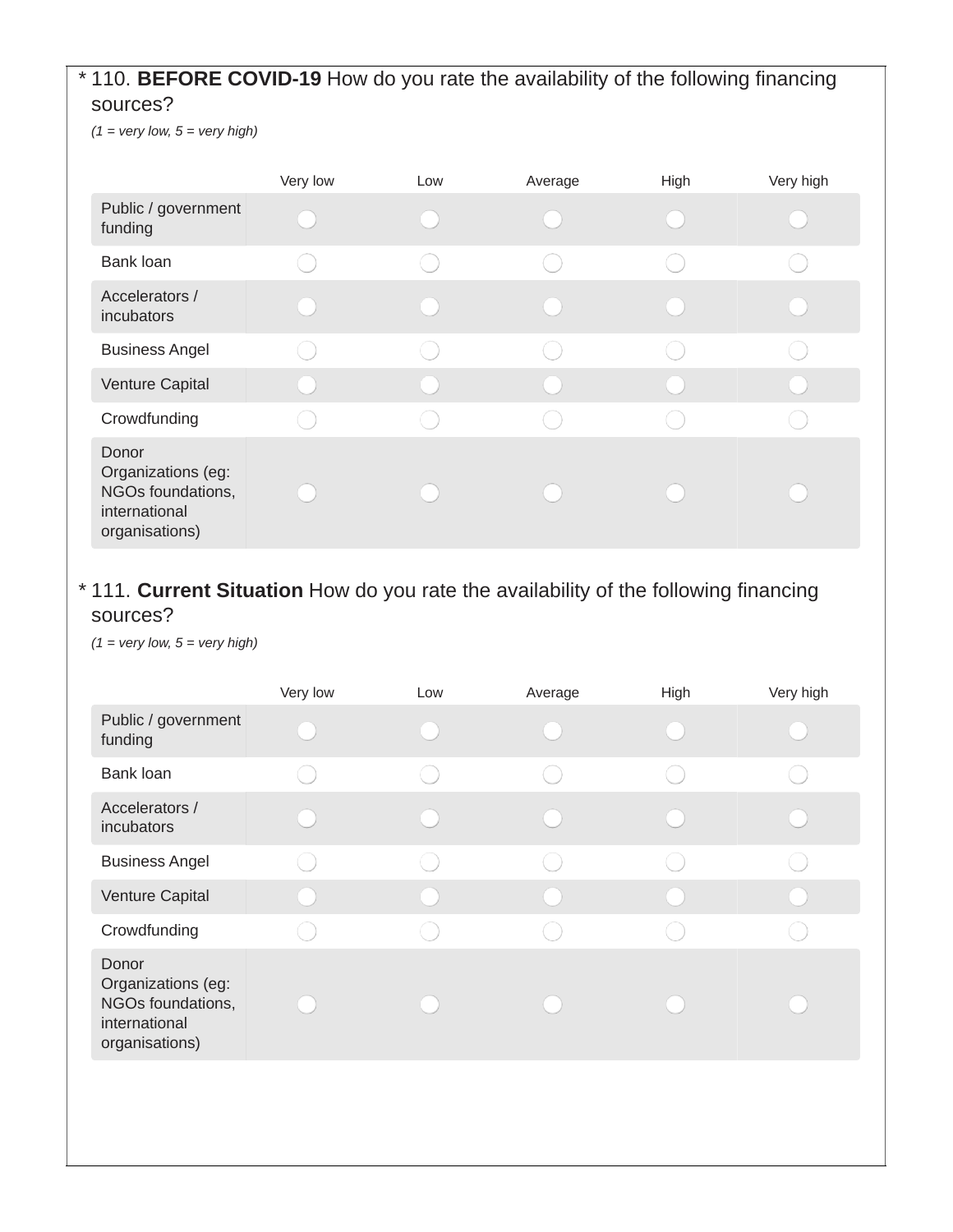#### 112. **Expectation to next 6 months** How do you rate the availability of the following \* financing sources?

*(1 = very low, 5 = very high)*

|                                                                                     | Very low | Low | Average | High | Very high |
|-------------------------------------------------------------------------------------|----------|-----|---------|------|-----------|
| Public / government<br>funding                                                      |          |     |         |      |           |
| Bank loan                                                                           |          |     |         |      |           |
| Accelerators /<br>incubators                                                        |          |     |         |      |           |
| <b>Business Angel</b>                                                               |          |     |         |      |           |
| Venture Capital                                                                     |          |     |         |      |           |
| Crowdfunding                                                                        |          |     |         |      |           |
| Donor<br>Organizations (eg:<br>NGOs foundations,<br>international<br>organisations) |          |     |         |      |           |

#### 113. **Before COVID-19** \*

How would you assess your hiring capacity?

|                                              | Poor | Good | Satisfactory |
|----------------------------------------------|------|------|--------------|
| Availability of<br>qualified employees       |      |      |              |
| Ability to meet<br>salary demands            |      |      |              |
| Likelihood to hire<br>new employees          |      |      |              |
| Capacity to<br>retain/keep your<br>employees |      |      |              |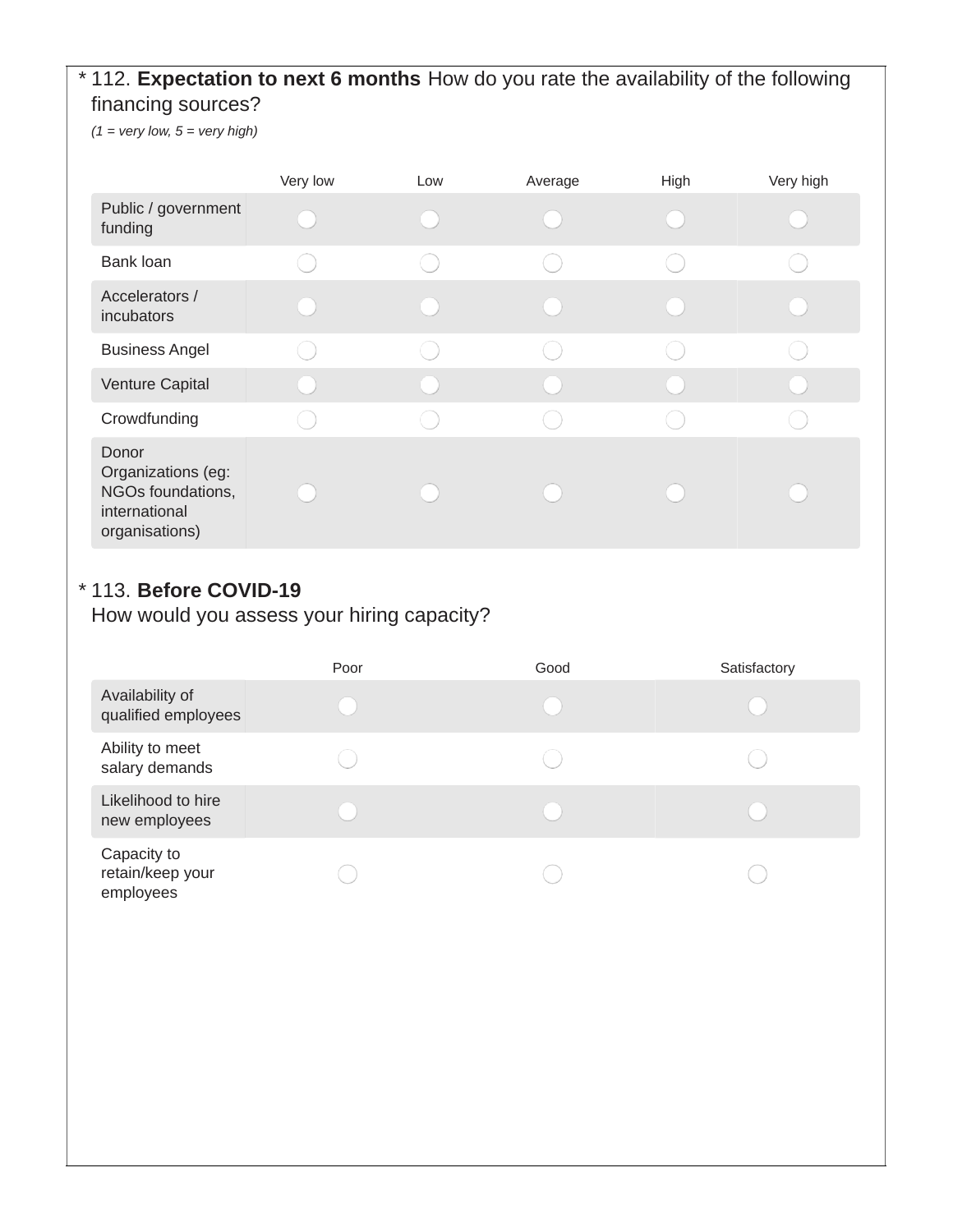#### 114. **Current Situation** \* How would you assess your hiring capacity?

|                                              | Poor | Good | Satisfactory |
|----------------------------------------------|------|------|--------------|
| Availability of<br>qualified employees       |      |      |              |
| Ability to meet<br>salary demands            |      |      |              |
| Likelihood to hire<br>new employees          |      |      |              |
| Capacity to<br>retain/keep your<br>employees |      |      |              |

#### 115. **Expectation to next 6 months** \*

How would you assess your hiring capacity?

|                                              | Poor | Good | Satisfactory |
|----------------------------------------------|------|------|--------------|
| Availability of<br>qualified employees       |      |      |              |
| Ability to meet<br>salary demands            |      |      |              |
| Likelihood to hire<br>new employees          |      |      |              |
| Capacity to<br>retain/keep your<br>employees |      |      |              |

#### 116. **Before COVID-19** \*

How would you assess your access to networks, knowledge and infrastructure?

|                                                                        | Poor | Good | Satisfactory |
|------------------------------------------------------------------------|------|------|--------------|
| Access to experts,<br>coaches, or<br>mentors                           |      |      |              |
| Availability of office<br>space/co-working<br>spaces                   |      |      |              |
| Access to know-<br>how and network<br>trough events and<br>conferences |      |      |              |
|                                                                        |      |      |              |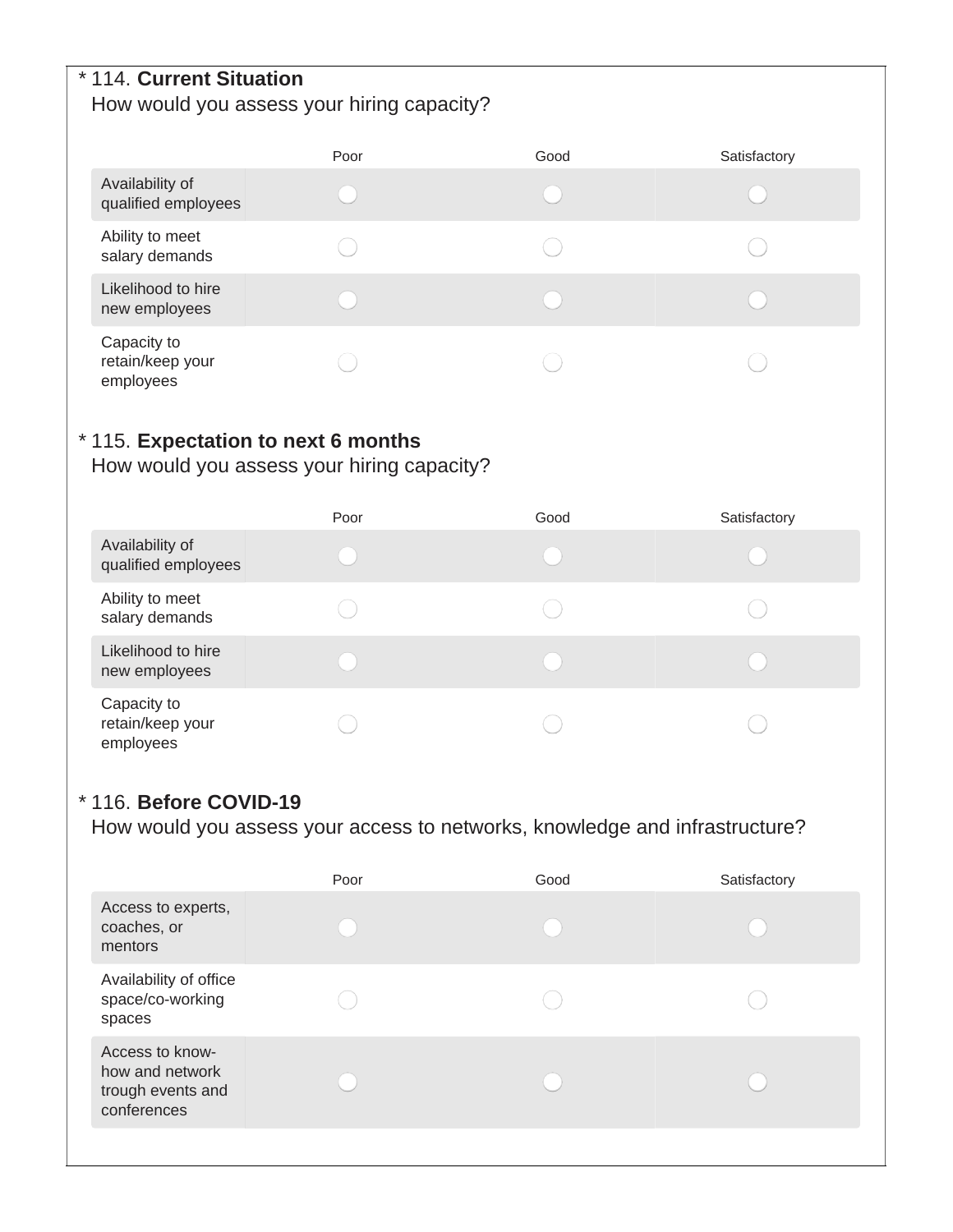#### 117. **Current Situation** \*

#### How would you assess your access to networks, knowledge and infrastructure?

|                                                                        | Poor | Good | Satisfactory |
|------------------------------------------------------------------------|------|------|--------------|
| Access to experts,<br>coaches, or<br>mentors                           |      |      |              |
| Availability of office<br>space/co-working<br>spaces                   |      |      |              |
| Access to know-<br>how and network<br>trough events and<br>conferences |      |      |              |

#### 118. **Expectation to next 6 months** \*

How would you assess your access to networks, knowledge and infrastructure?

|                                                                        | Poor | Good | Satisfactory |
|------------------------------------------------------------------------|------|------|--------------|
| Access to experts,<br>coaches, or<br>mentors                           |      |      |              |
| Availability of office<br>space/co-working<br>spaces                   |      |      |              |
| Access to know-<br>how and network<br>trough events and<br>conferences |      |      |              |

#### 119. **Before COVID-19** How would you assess your ability to enter and operate in \*your economy?

|                                          | Poor | Good | Satisfactory |
|------------------------------------------|------|------|--------------|
| Sales of your<br>products or services    |      |      |              |
| Level of costs for<br>startup operations |      |      |              |
| Customer<br>openness to<br>innovation    |      |      |              |
|                                          |      |      |              |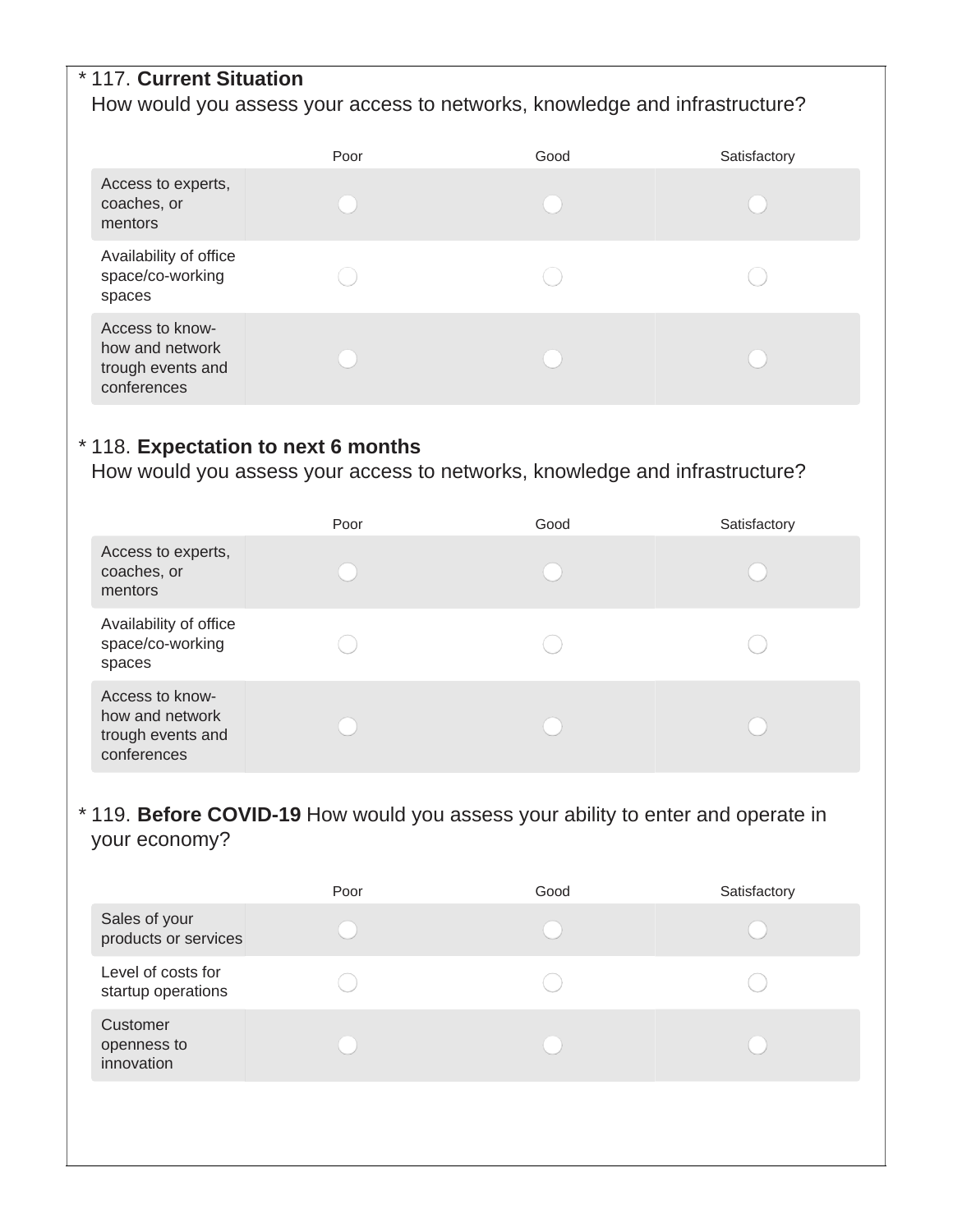#### 120. **Current Situation** How would you assess your ability to enter and operate in \* your economy?

|                                          | Poor | Good | Satisfactory |
|------------------------------------------|------|------|--------------|
| Sales of your<br>products or services    |      |      |              |
| Level of costs for<br>startup operations |      |      |              |
| Customer<br>openness to<br>innovation    |      |      |              |

#### 121. **Expectation to next 6 months** How would you assess your ability to enter and \* operate in your economy?

|                                          | Poor | Good | Satisfactory |
|------------------------------------------|------|------|--------------|
| Sales of your<br>products or services    |      |      |              |
| Level of costs for<br>startup operations |      |      |              |
| Customer<br>openness to<br>innovation    |      |      |              |

#### 122. **Before COVID-19** To what extent are the following issues/topics perceived as problems for startups?

|                                      | No problem | Minor problem | Moderate problem | Major problem | Impossible to<br>overcome |
|--------------------------------------|------------|---------------|------------------|---------------|---------------------------|
| Political instability                |            |               |                  |               |                           |
| Corruption                           |            |               |                  |               |                           |
| Legal and<br>regulatory<br>framework |            |               |                  |               |                           |
| Transportation<br>Infrastructure     |            |               |                  |               |                           |
| Electricity and<br>Water             |            |               |                  |               |                           |
| Telecommunication                    |            |               |                  |               |                           |
| Economic<br>conditions               |            |               |                  |               |                           |
|                                      |            |               |                  |               |                           |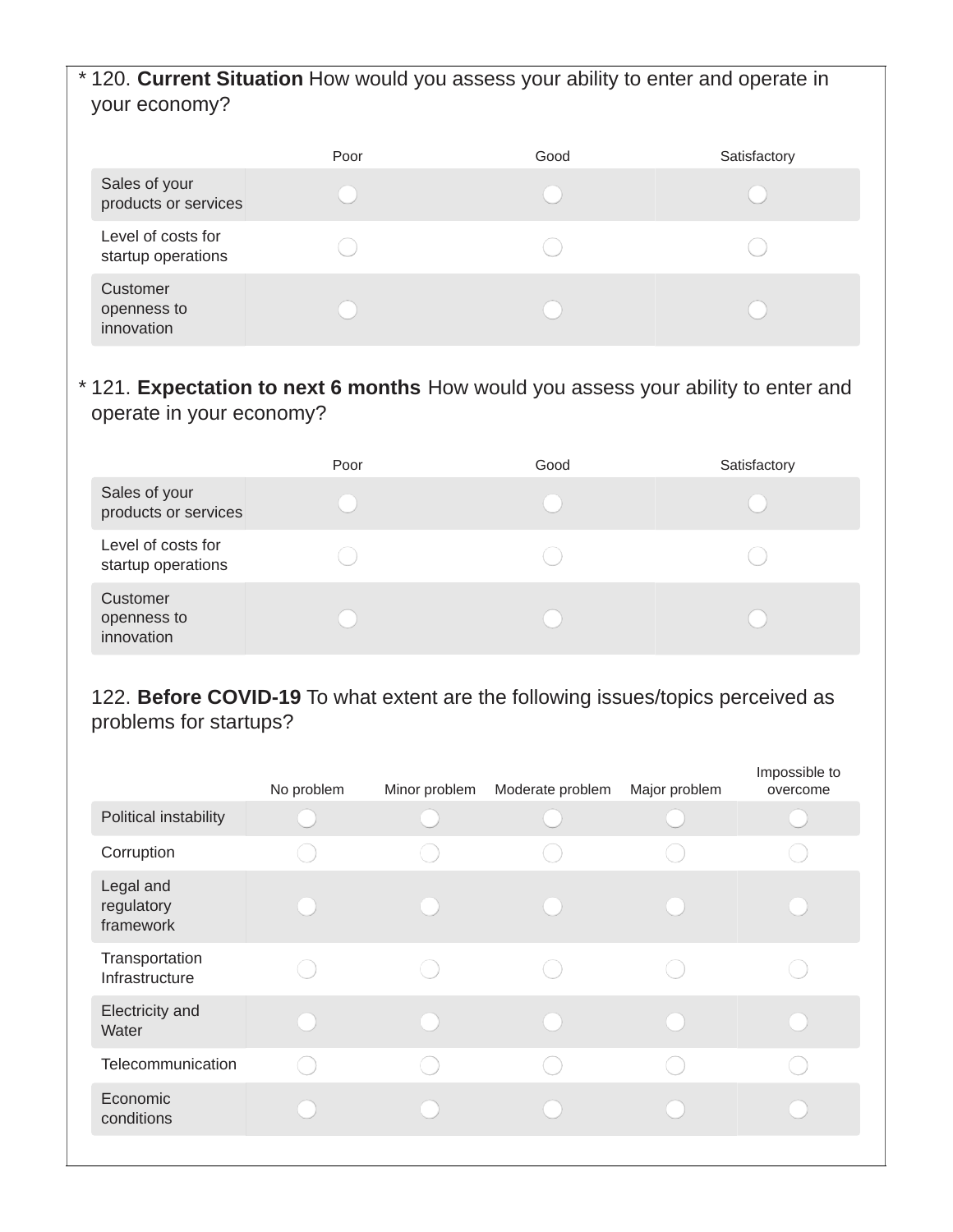### 123. **Current Situation** To what extent are the following issues/topics perceived as problems for startups?

|                                      | No problem | Minor problem | Moderate<br>problem; | Major problem | Impossible to<br>overcome |
|--------------------------------------|------------|---------------|----------------------|---------------|---------------------------|
| Political instability                |            |               |                      |               |                           |
| Corruption                           |            |               |                      |               |                           |
| Legal and<br>regulatory<br>framework |            |               |                      |               |                           |
| Transportation<br>Infrastructure     |            |               |                      |               |                           |
| Electricity and<br>Water             |            |               |                      |               |                           |
| Telecommunication                    |            |               |                      |               |                           |
| Economic<br>conditions               |            |               |                      |               |                           |

### 124. **Expectation to next 6 months** To what extent are the following issues/topics perceived as problems for startups?

|                                      | No problem | Minor problem | Moderate<br>problem; | Major problem | Impossible to<br>overcome |
|--------------------------------------|------------|---------------|----------------------|---------------|---------------------------|
| Political instability                |            |               |                      |               |                           |
| Corruption                           |            |               |                      |               |                           |
| Legal and<br>regulatory<br>framework |            |               |                      |               |                           |
| Transportation<br>Infrastructure     |            |               |                      |               |                           |
| Electricity and<br>Water             |            |               |                      |               |                           |
| Telecommunication                    |            |               |                      |               |                           |
| Economic<br>conditions               |            |               |                      |               |                           |